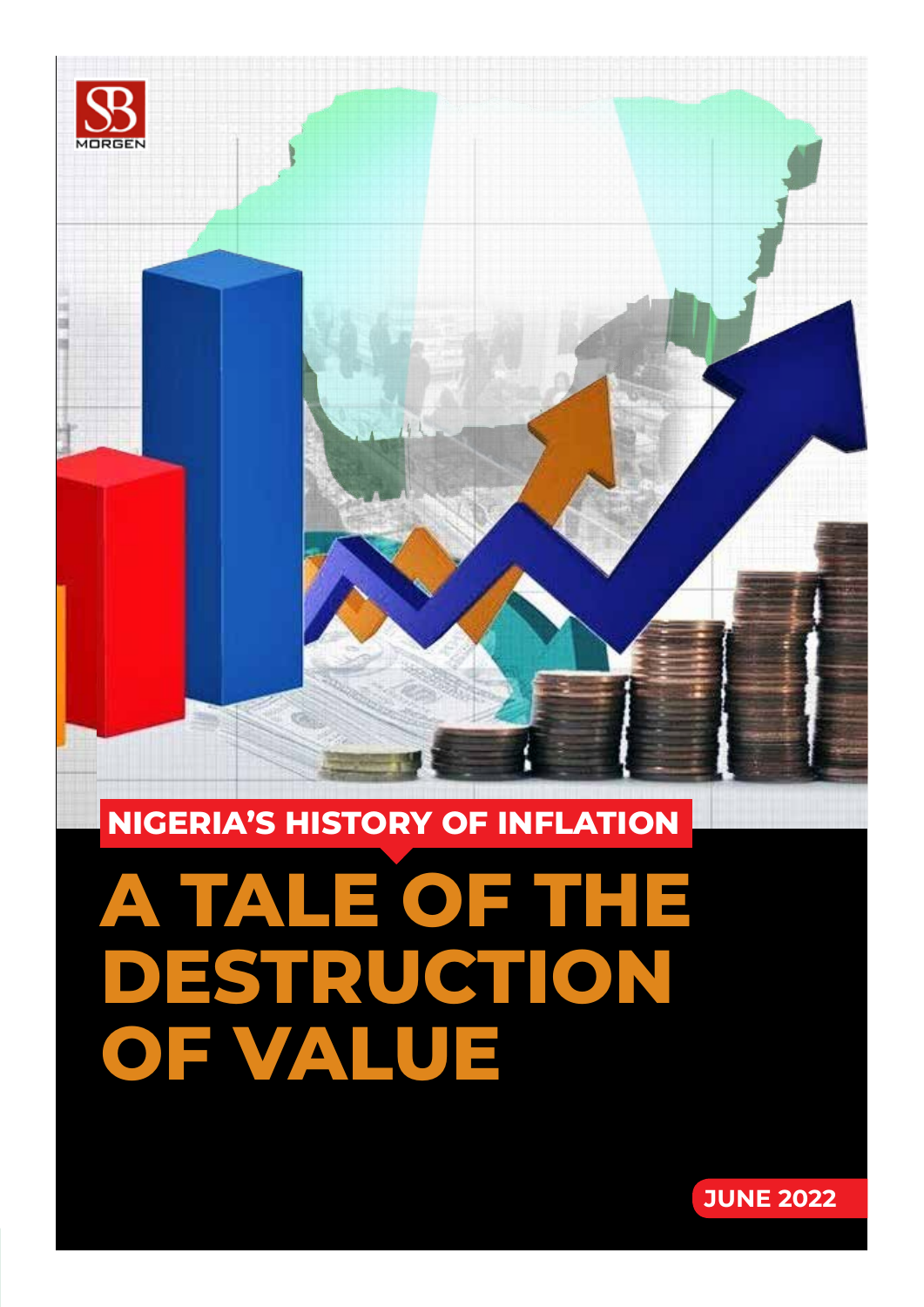

## DISCLAIMER

The data contained in this report is only up-to-date as at Friday, 22 April 2022. Some of it is subject to change during the natural course of events. SB Morgen cannot accept liability in respect of any errors or omissions that may follow such events that may invalidate data contained herein.

Our researchers employed methods such as one-on-one interviews and desk research to collate the available data. Our editors sifted through the data and prepared the report, using various proprietary tools to fact-check and copy-edit the information gathered.

Our publicly released reports are formatted for easy and quick reading, and may not necessarily contain all the data that SB Morgen gathered during a given survey. Complete datasets can be made available on request.

All forecasts were built using data from a variety of sources. A baseline of accurate and comprehensive historic data is collected from respondents and publicly-available information, including from regulators, trade associations, research partners, newspapers and government agencies.



- **info@sbmintel.com**
- **<sup>3</sup>** @sbmintelligence
- **O** Facebook.com/sbmintel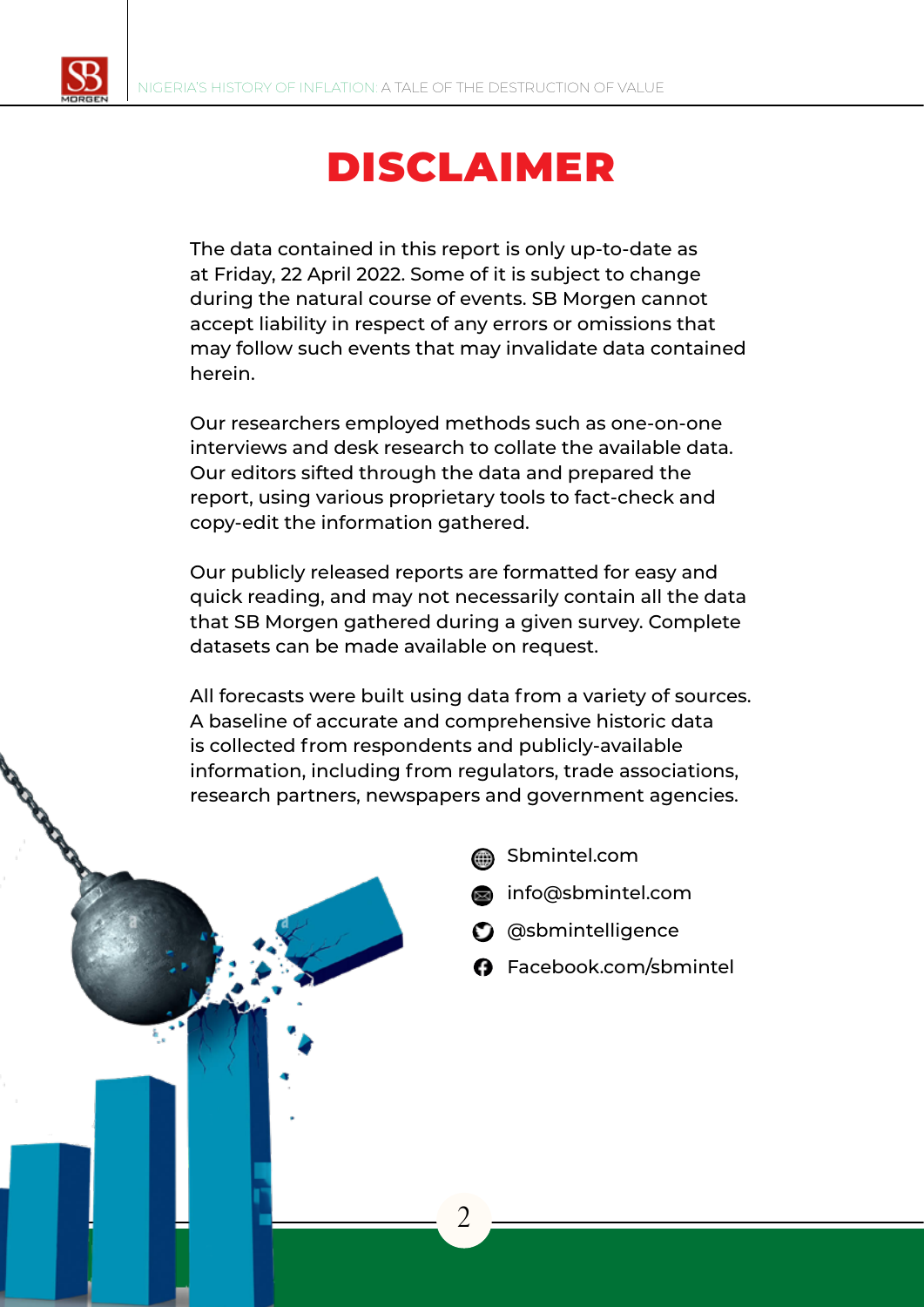

# INTRODUCTION

The of the fundamental goals of a modern economic<br>
system is to keep prices of goods and services stable<br>
trates that would not be detrimental to the population<br>
the five core mandates of the Central Bank of Nigeria (CBN) system is to keep prices of goods and services stable at rates that would not be detrimental to the population. It thus follows that the number one item on the list of follows:1

 To ensure monetary and price stability.

This is listed first, even above the regulator's responsibility to issue the legal tender currency, maintain the country's external reserves and act as the banker of the Federal Government of Nigeria. The attainment of this goal is very crucial as its non-attainment may carry with it dire micro and macroeconomic consequences. As people's purchasing power is eroded, and they are unable to buy what they need, the fabric of social cohesion begins to tear at the seams.

The key metric used to measure price stability in the economy is the inflation rate. This is measured and released on a quarterly basis by the Nigeria Bureau of Statistics, to ensure that the institution responsible for measuring it is distinct and independent of the institution whose core mandate is to ensure price stability.

> Inflation, one of the most researched topics in economics, is the continuous and persistent increase in the general price level of goods and services.

The stated target of the Central Bank of Nigeria and by extension, the Nigerian government is to achieve and maintain a single-

> <sup>1</sup>Central Bank of Nigeria. About CBN. Available online: https://bit.ly/3b8kS6D [Accessed 17/06/2022].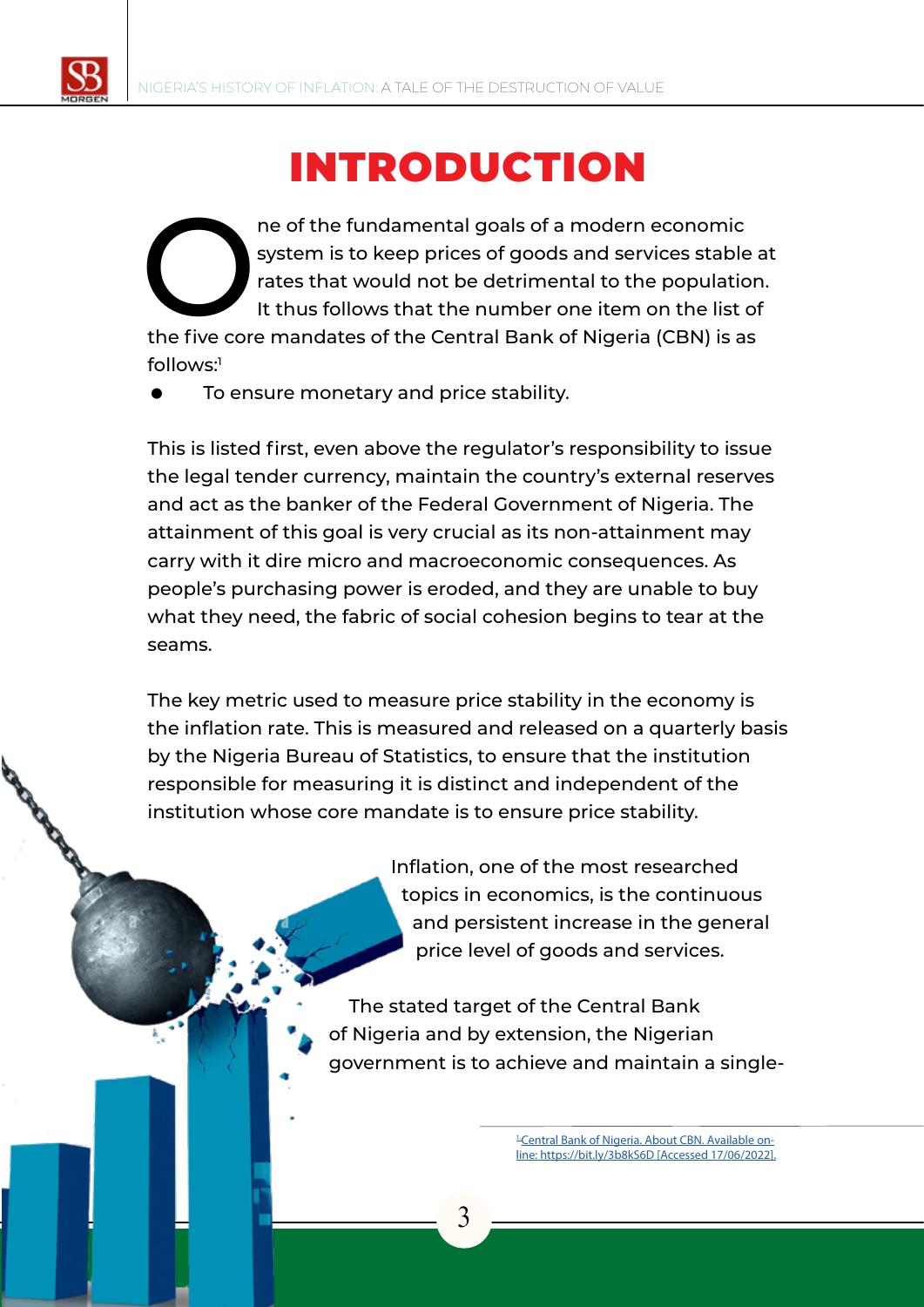digit inflation rate, meaning that the maximum it hopes to sustain is a 9.9% inflation rate. This target has been met in only 25 of Nigeria's 62 postindependence years or 40% of the time. On a decade-by-decade basis, it is clear that our ability to achieve this has declined since independence.





Source: SBM Intelligence

It is important to note that even at the targeted single inflation rate of 9.9%, Nigeria's currency, the Naira, loses half of its purchasing power every six years<sup>2</sup>. In the reality where inflation has been doubledigit 60% of the time, this purchasing power is eroded, on the basis of inflation alone, even much faster.

> <sup>2</sup>Olanrewaju, S. (2021) Naira Depreciates By 209% In Six Years •CBN Defends Currency With \$130bn, Rolls Out Tens Of Policies. Available online: https://bit. ly/3O2HfsF [Accessed 17/06/2022].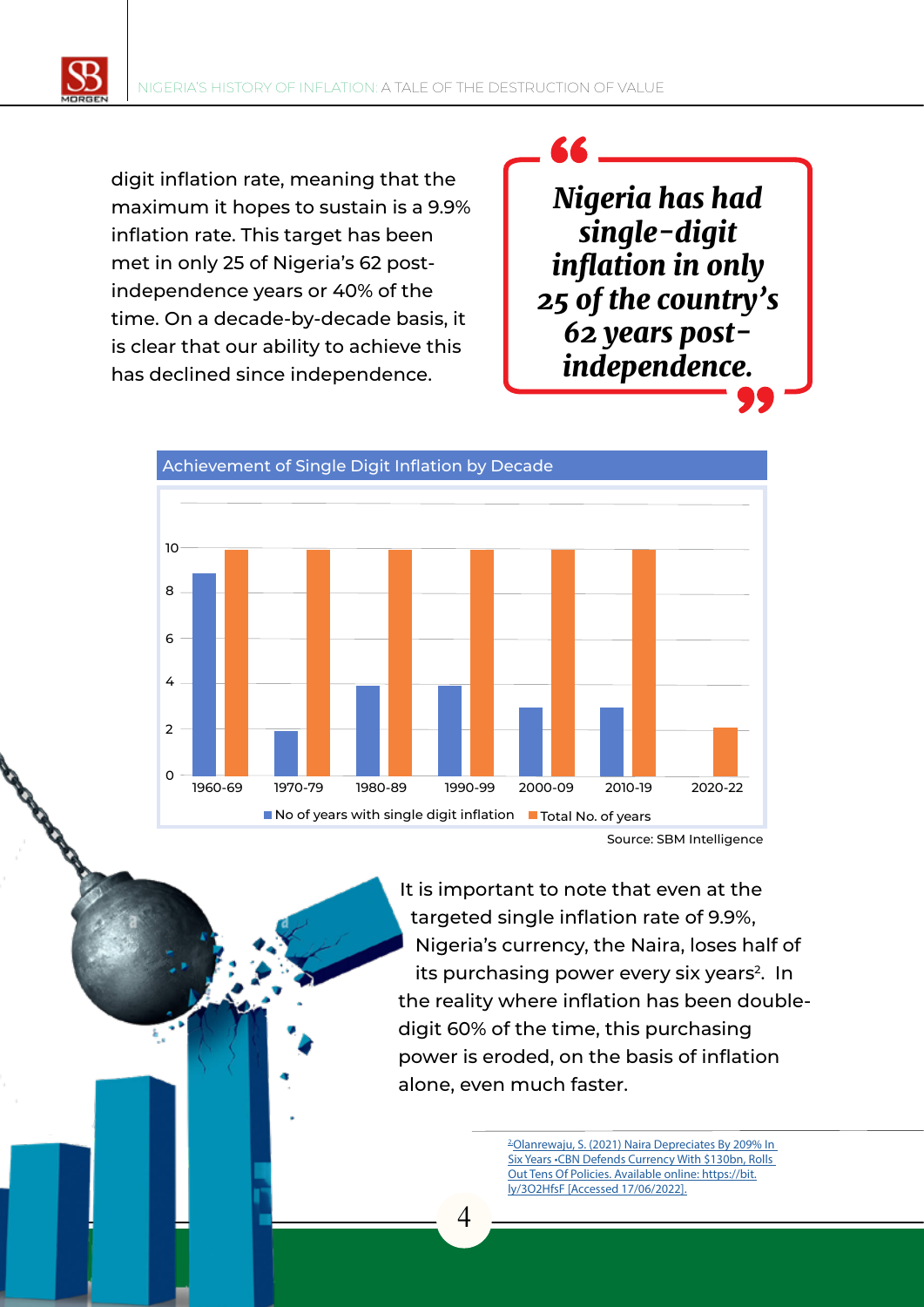

- $\cdot$  -2.7% in 1963
- $-3.7\%$  in 1967
- $\cdot$  -0.47% in 1968

The last two occurred during the first two years of the Nigerian Civil War while the first occurred in the crisis-ridden year before the first postindependence general elections in Nigeria.

Most scholars hold the view that excess inflation is very harmful. This by implication means that a little bit of inflation has a positive effect on growth and encourages producers to make necessary investments when properly managed. Over the years, Nigeria's policymakers have employed different options in their attempts to control inflation.

This report will do the following:

- Trace the inflationary trend since independence to date;
- Itemise and analyse the policy choices taken including their first and second-order effects;
- Distil the overarching philosophy of Nigeria's policymaking institutions towards inflationary control;
- Attempt to find which of the policy measures have worked, which may be pursued for future interventions.

3Moser, G.G. (1995) The Main Determinants of Inflation in Nigeria. Staff Papers (International Monetary Fund) Vol. 42, No. 2 (Jun. 1995), pp. 270-289.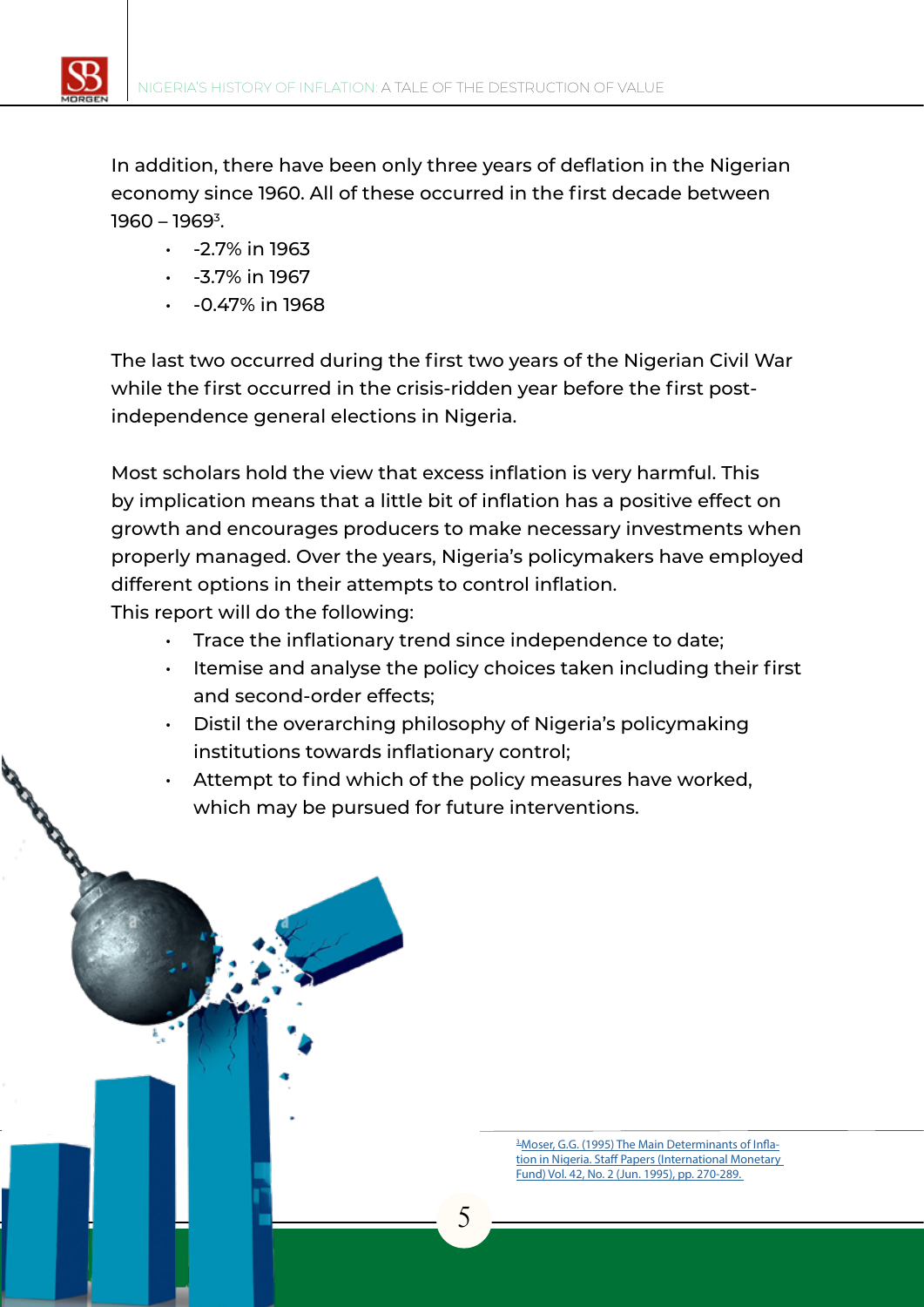$\overline{\mathcal{S}}$ 

e

#### A SUMMARY OF NIGERIAN INFLATION FROM INDEPENDENCE TO DATE **TAFAWA OBASANJO YEAR INFLATION BABANGIDA YEAR INFLATION BALEWA YEAR INFLATION RATE % RATE % RATE %** 1960 5.44 1977 15.09 1986 5.72 1987 11.29 1961 6.28 1978 21.71 1988 54.51 1962 5.27 1989 50.47 1963 -2.69 1990 7.36 1964 0.86 1991 13.01 1965 4.10 1992 44.59**BALEWA; IRONSI; GOWON OBASANJO; SHAGARI BABANGIDA; SHONEKAN; ABACHA YEAR INFLATION YEAR INFLATION YEAR INFLATION RATE % RATE % RATE %** 1966 9.69 1979 11.71 1993 57.17 **YAKUBU SHAGARI YEAR INFLATION SANI GOWON YEAR INFLATION ABACHA PRACE INFLATION RATE % RATE % RATE %** 1967 -3.73 1980 9.97 1994 57.03 1968 -0.48 1981 20.81 1995 72.84 1969 10.16 1982 7.70 1996 29.27 1970 13.76 1983 23.21 1997 8.53 1971 16.00 1972 3.46 **Controller Controller Controller Controller Controller Controller Controller Controller Controller Control** 1973 5.40 1974 12.67 **GOWON; MURTALA BUHARI ABACHA; ABDULSALAM YEAR INFLATION YEAR INFLATION YEAR INFLATION RATE % RATE % RATE %** 1975 33.96 1984 17.82 1998 10.00 **MURTALA; OBASANJO BUHARI; BABANGIDA ABDULSALAM; OBASANJO YEAR INFLATION YEAR INFLATION YEAR INFLATION RATE % RATE % RATE %** 1976 24.3 1985 7.44 1999 6.62 6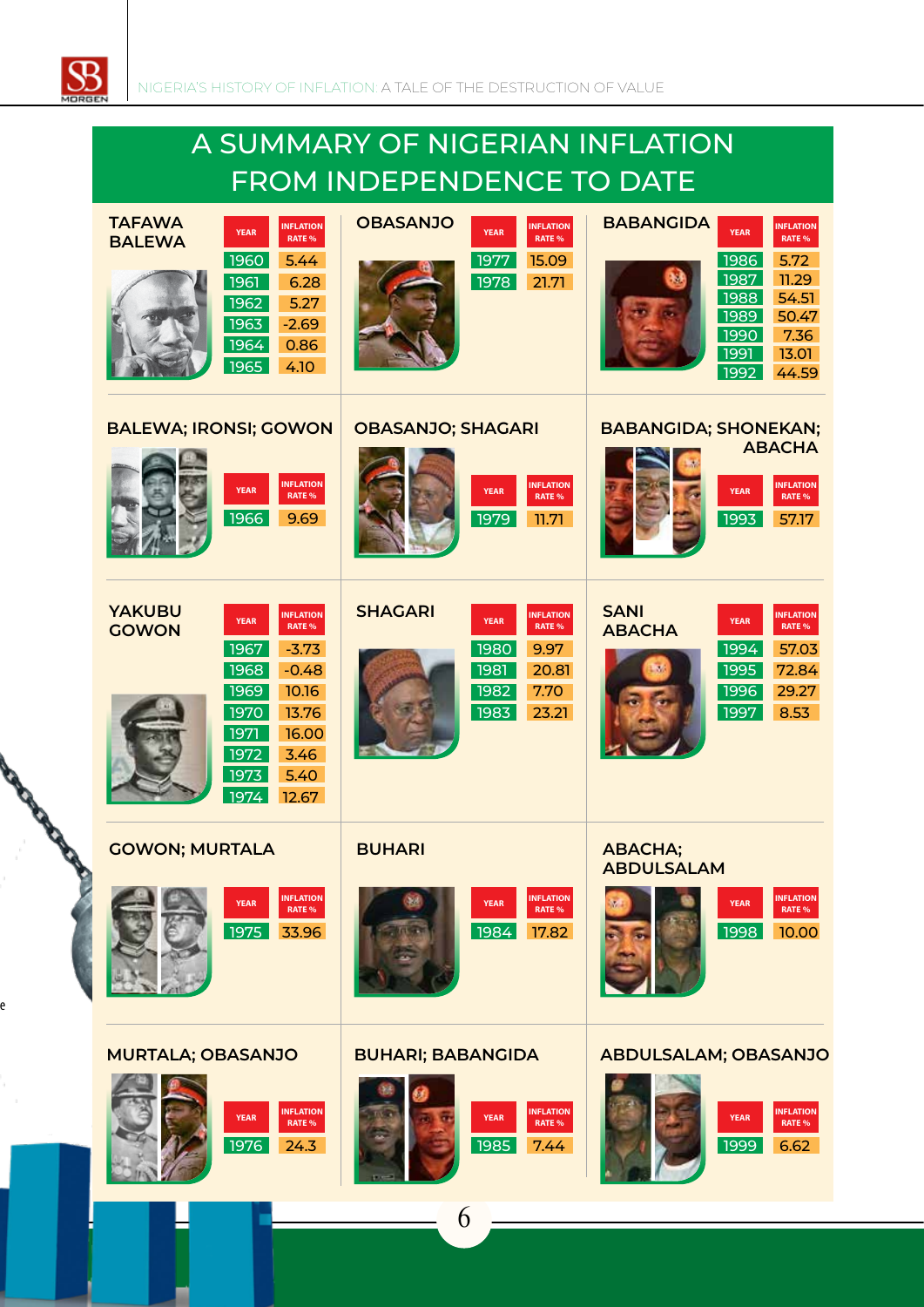

**Roadway** 

#### A SUMMARY OF NIGERIAN INFLATION FROM INDEPENDENCE TO DATE

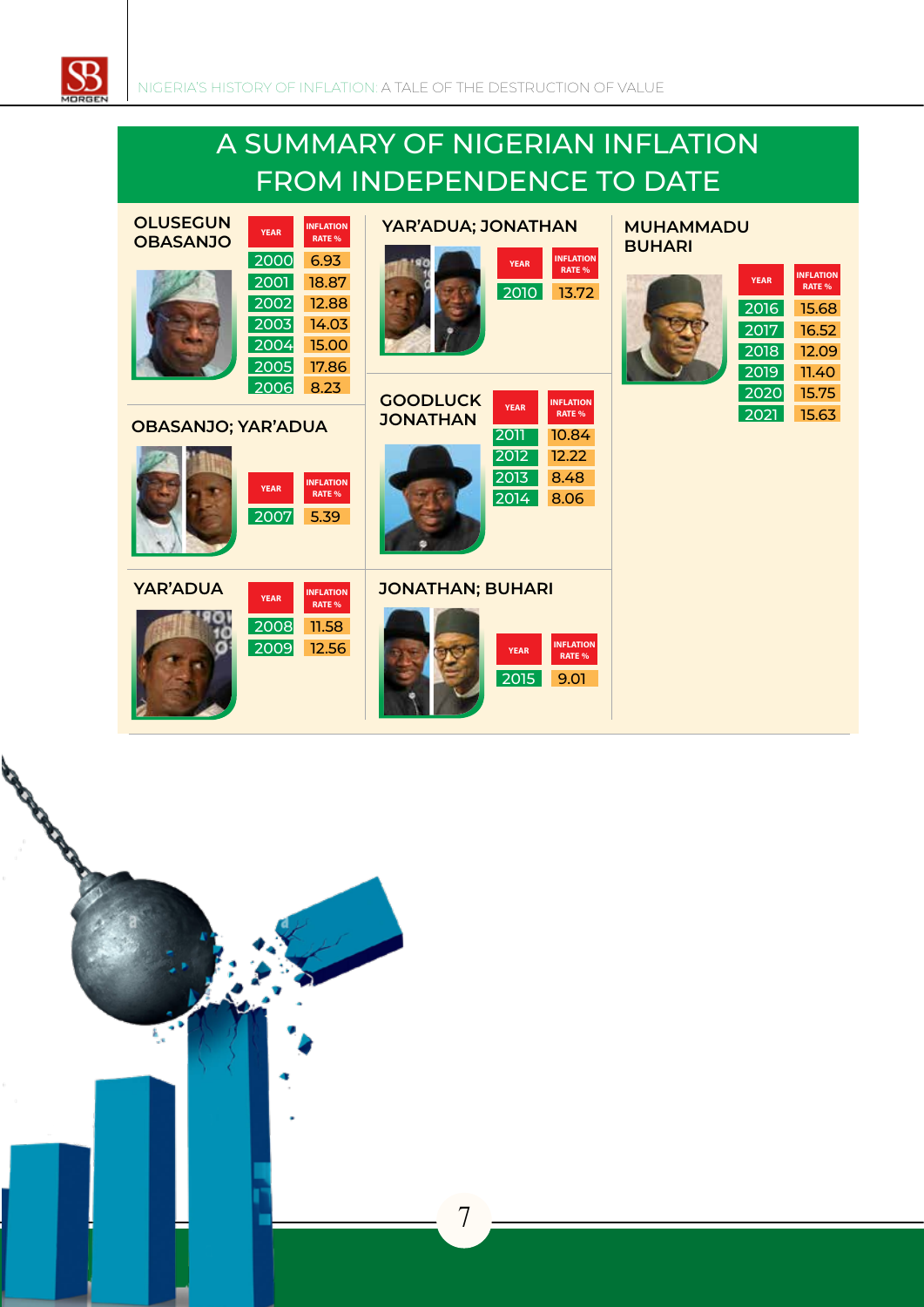#### FROM PROMISE TO WAR THE INDEPENDENCE DECADE

When Nigeria got independence in 1960, it was hailed as the key to black greatness in the world. Economically, the country created its first National Development Plan (NDP) which was to run from 1962 to 1968. Two core pillars of this plan were to reduce interest rates to enable producers of the key agricultural products of the country. In addition, the price controls through the Marketing Boards inherited from the colonial regime meant that the government used this mechanism to moderate prices, at great cost to the state purse. This led to consistently low inflation in this period, with three years of deflation occurring during this first decade.

The inflation rate in the independence year was 5.44% and it rose to 6.27% in 1961, the year before the NDP began to run. Once the plan kicked in in 1962, the inflation rate began to drop consistently, with a year of deflation in 1963 primarily due to disruptions caused by the political unrest in the build-up to the 1964 elections. Inflation remained low in the election year of 1964 at 0.86%.<sup>3</sup> After the political situation appeared to stabilise in 1965. government spending could be diverted back to the boards and inflation returned to an upward trajectory, reaching 4.95% in that year. 1966 was a watershed year. Two coups within six months of each other, the pogroms in the North and the mass migration of Igbo workers from

> the North to the East fleeing the killings caused a collapse in both demand and supply<sup>4</sup>. Oil production had also become a factor in government revenues. During the first two years of the Civil War that followed (1967 and 1968) Nigeria's oil production reduced massively as about 60% of the oil

> > 4.Nafziger, E.W. (1972) The Economic Impact of the Nigerian Civil War. The Journal of Modern African Studies. Vol. 10, No. 2 (Jul., 1972), pp. 223-245.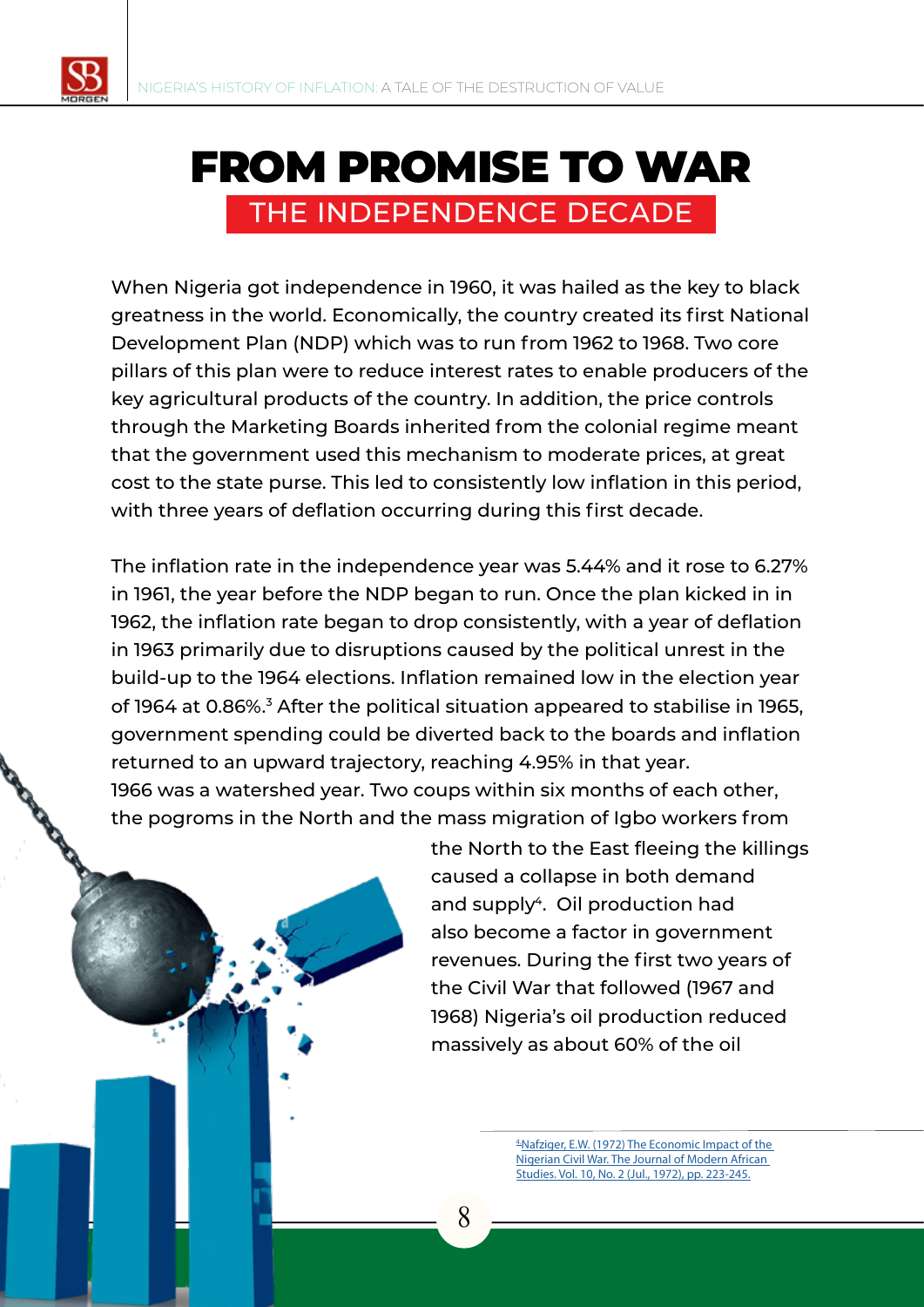produced in the country came from the Eastern Region and nearly 90% of the production was exported through the East's export terminal at Bonny. This terminal was shut down due to the war.4 The result of this was a massive rise in inflation, more than doubling to 9.69% in 1966, as both government and people went on a spending spree to stock up for the impending war. Subsequently, as the government's revenue and foreign reserves fell sharply and the country's debt profile shot up<sup>5</sup>, government spending was reduced and there was less money in circulation leading to a

*The troubles of 1966 which led to mass migration of Igbos from the North to the East led to a collapse in demand and supply, and ultimately to a massive rise in inflation.*

collapse to deflation in the first two years of the war.

The federal government then decided to adopt an aggressive policy intervention in order to reverse the deflationary trends of the early years of the war. As the Civil War continued, the policy was for rapid monetary expansion as M1 narrow money increased at an annual rate of 29.7% while M2 broad money increased at an annual rate of 44% in 1969<sup>6</sup>. The result was annual inflation of 10.16% in that year, the first time Nigeria went into double-digit inflation. This policy continued after the end of the war in

**Q** 

1970.

5.Ademola, D. (2018) Nigerian Civil War effects on the economy of Nigeria. Available online: https://bit.ly/3n3aJKR. [Accessed 17/06/2022]. 6. Onumonu, U.P., Anutanwa, P.O. (2017). Rethinking The Impact of Nigerian Civil War: Commerce In The Post Civil War Nnewi And Its Challenges, 1970-2000. Mgbakoigba, Journal of African Studies. Vol.6 No.2. February 2017. pp - 154 - 165.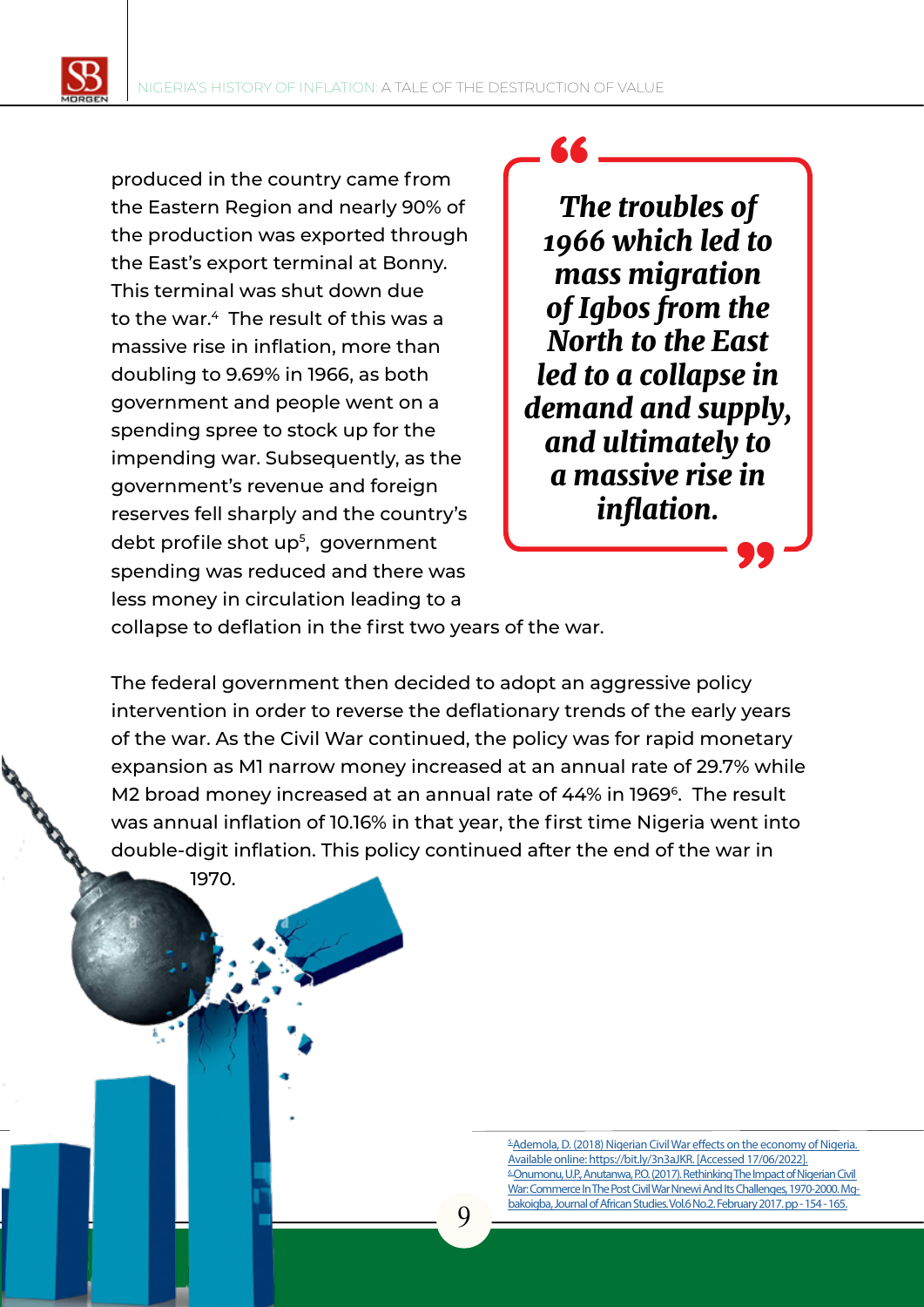

# THE ROARING 70S



The first half of the 1970s were heady days for Nigeria. The Civil War ended in early 1970, and with the No Victor, No Vanquished mantra of the Gowon-led government, there was massive spending on post-war reconstruction. This expanded government spending was funded by the second most important factor in this period – oil revenues. Nigeria's Civil War ended just in time for the country to restart and expand its oil production at the beginning of a global oil boom. For the first time in the country's history, oil revenues accounted for the majority of the total government revenue by the mid-1970s7 . This, combined with a continuation of the aggressive money supply from the final days of the war, led to inflation reaching 15.99% in 1971.

To control the soaring inflation, the government introduced a price control policy for essential goods in 1971 and it had the immediate effect of slowing down inflation, driving it back to

10

<sup>2</sup>Suleiman, B.S. (1998). Inflationary effects of the petroleum industry on the Nigerian economy. Jos journal of economics, vol.1 No 1. 8 Johnson, T.A. (1974) Nigerians Awaiting a Pay-Rise Decision. Available online: https://nyti.ms/3b8qxJV. [Accessed 17/06/2022].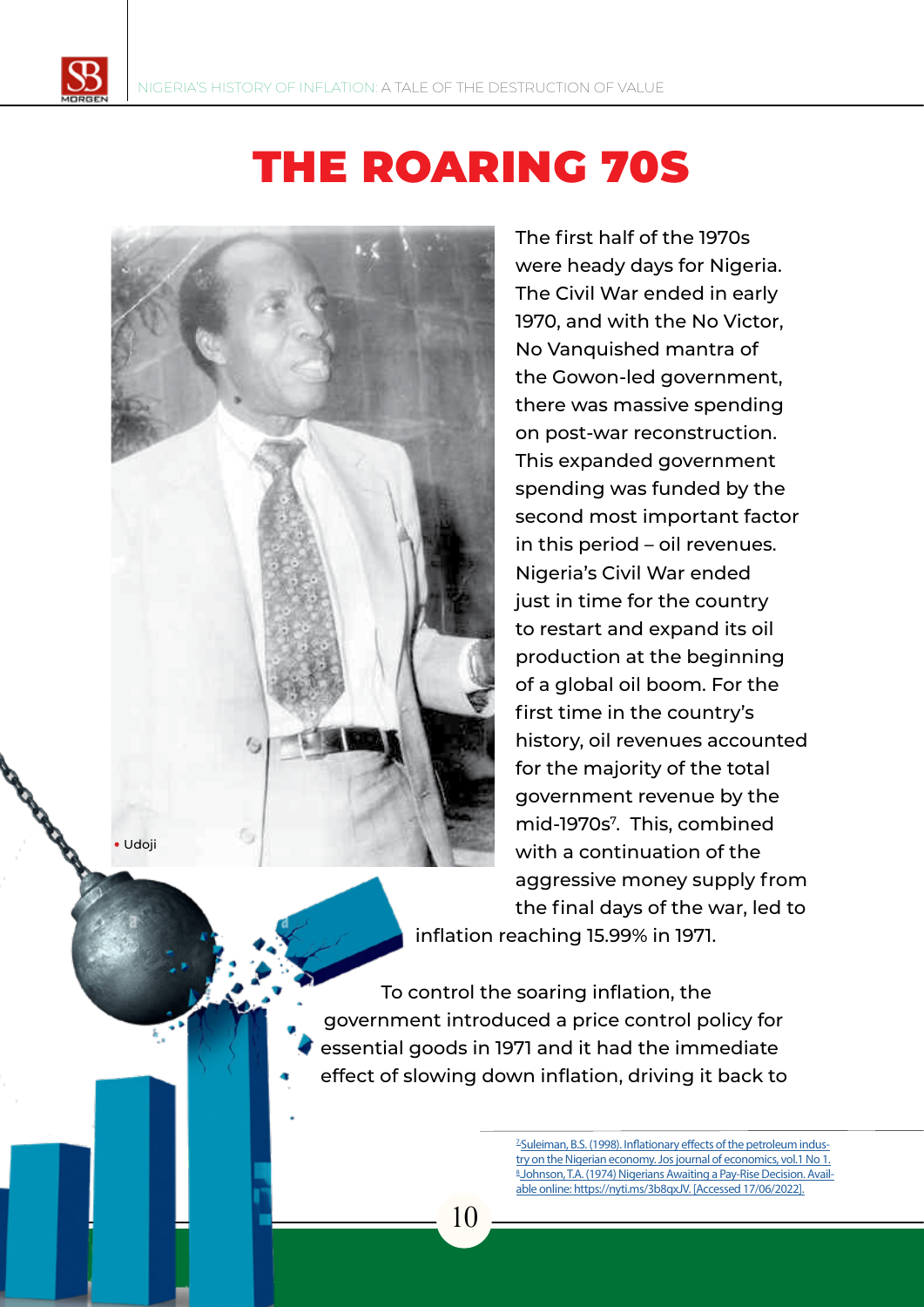single digits in 1972 and 1973.

But oil money had introduced a new paradigm into the Nigerian public psyche, one of an endless supply of money in a boom period. In 1974, the Udoji Award<sup>8</sup> where the government essentially distributed money to civil servants led to a sudden increase in spending power. Unfortunately, there was no commensurate push to increase productivity in the economy, and the private sector that was the driver of production was unable to rise to meet the demand that the public servants flush with cash now provided. In addition to this, the price controls instituted in 1971 were beginning to lead to severe shortages in essential goods<sup>9</sup> as traders struggled to replace their goods at the prices these controls required them to sell at. Demand-pull and cost-push immediately drove inflation into the double-digit territory in response to this in 1974, reaching 12.67% and a black market began to thrive.

Whether planned or as a response, in 1975, the federal government began to implement the third National Development Plan that was to last until 1980. While it retained the price controls (which would remain until 1980), the plan increased the money supply even more rapidly than was done in the 60s, leading to an increase from 56% in January 1975 to 91.3% in April of the same year. The combination of the continuing shortages from the price controls, plus this increase in money supply as well as the continuing impact of the Udoji Awards drove inflation to an unprecedented 33.96% in 1975. This increase in aggregate demand was

11

not met by a corresponding increase in aggregate supply as private-sector workers who did not benefit from the Udoji award went on widespread industrial actions which eventually led to low productivity. The economic situation made General Gowon's

> 10.Fatukasi, B. (2011). Determinants of inflation in Nigeria: An Empirical Analysis (International Journal of Humanities and Social Sciences Vol1 (18).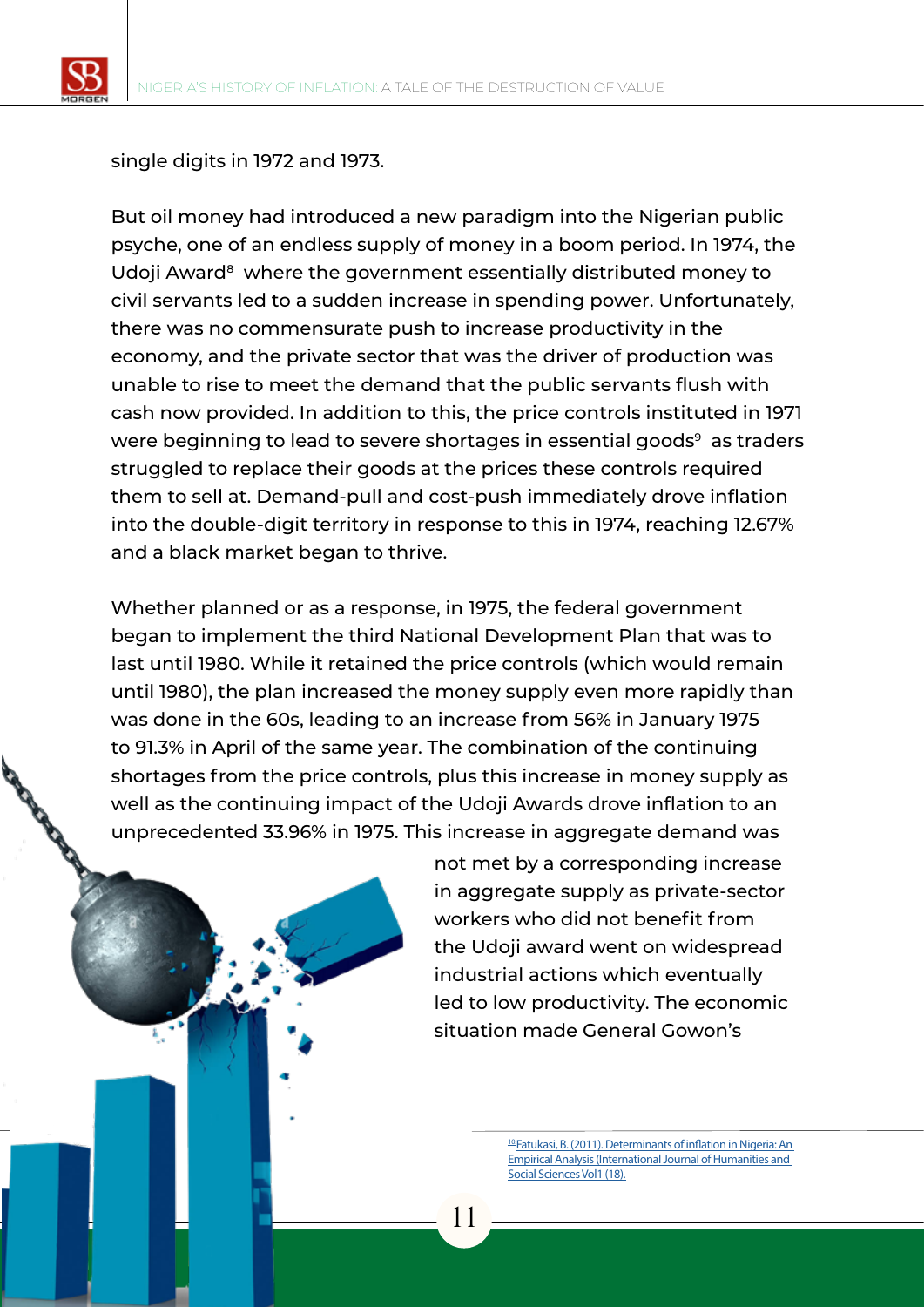position untenable. In July of 1975, he was ousted in a coup while away in Addis Ababa, Ethiopia, and General Murtala Muhammed succeeded him. After the regime change, an Anti-inflation Taskforce was set up in 1975 to curb inflation. The task force recommended the liberalisation of imports in order to allow for the free flow of food, raw materials and other consumer goods<sup>10</sup>. In response to these measures, inflation, while still high, began to drop. In 1976, it dropped to 24.3%. General Muhammed was assassinated in 1976 and his deputy, General Olusegun Obasanjo took over the reins of government. Inflation dropped further, reaching 15.08% in 1977. Inflation may have fallen faster in this period but there was an increase in credit to the government by banks that began when the oil boom of the early 1970s began to ease out from 1975, leading to a drop in government revenues. However, as the government was unwilling to adjust its spending to reflect the new realities in the oil markets, it resorted to borrowing, which the banks were only too happy to oblige.

In 1979, General Obasanjo handed power over to the democratically elected government of Mr Shehu Shagari, marking the first time a

government in Nigeria voluntarily relinquished power. In the same year, the government adopted two policies that drove inflation down. The first of these was the direct credit allocation policy by the government to productive investments to generate output.7 The

*Oil money introduced a new paradigm into the public psyche in Nigeria, one of an endless supply of money in a boom period. An unwillingness to adjust spending to reflect the new realities after the oil boom ended meant that the country resorted to borrowing, which the banks were only too happy to oblige.*

11. Saadu, I. (2017) The Indigenization Policy in Nigeria. Available online: https://bit.ly/3OkfUlf. [Accessed 17/06/2022].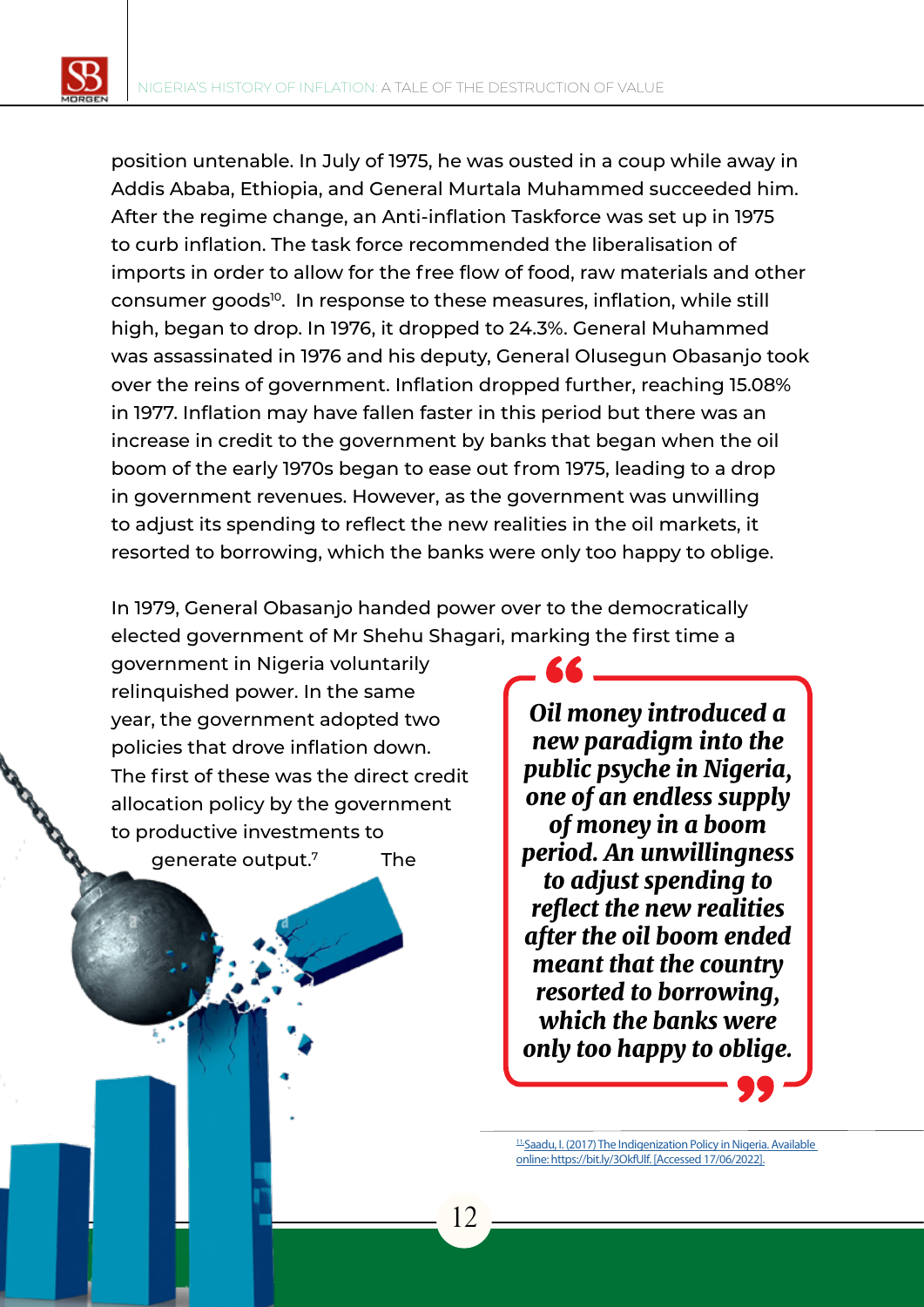

government also drove a strong employment policy that led to a growth in employment. Secondly, aggregate demand was put in check by the imposition of special deposits on import demand.7 Inflation fell to 11.7% in 1979 and to 9.97% in 1980, reaching a single digit for the first time in seven years.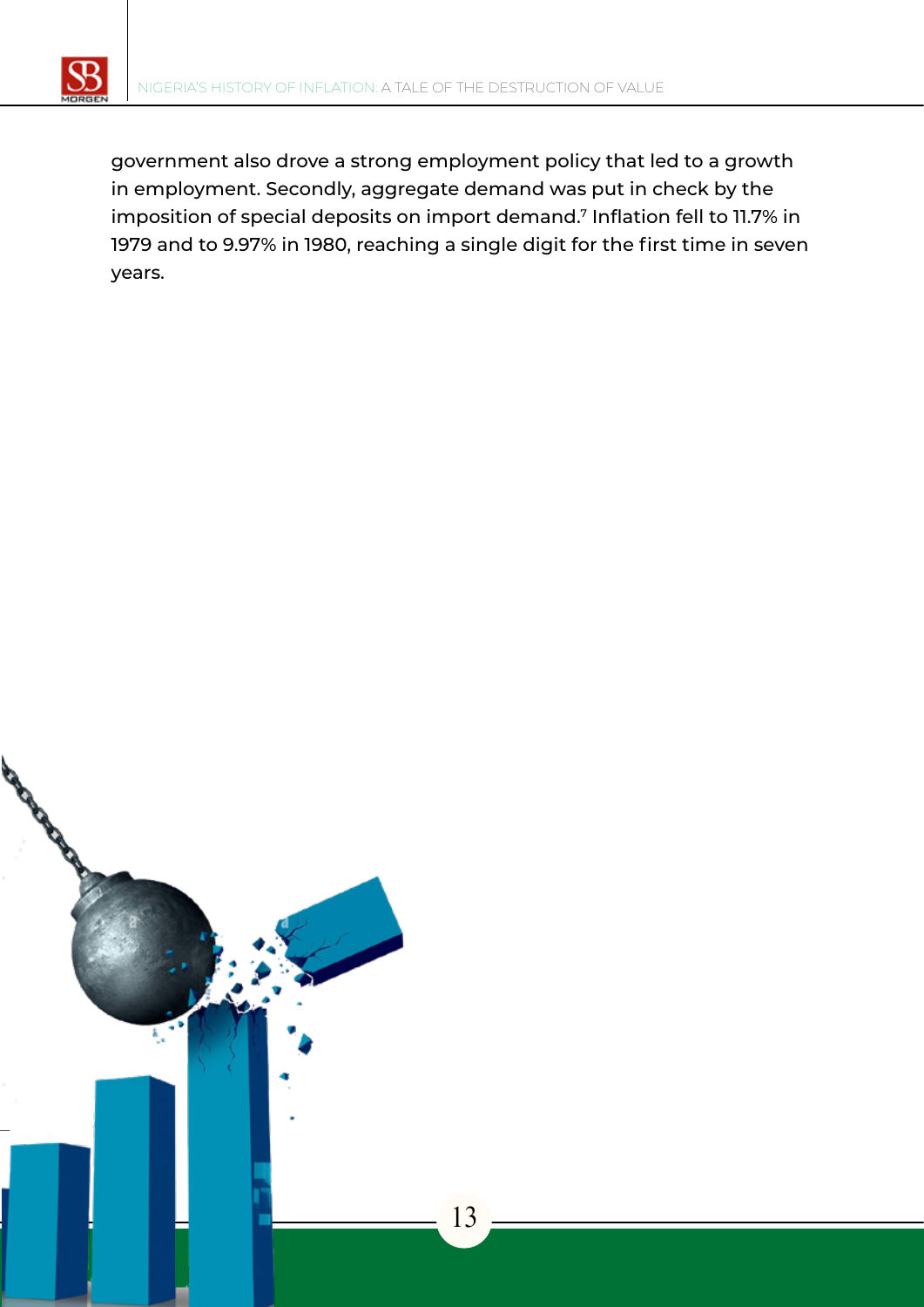

### THE 80S. REALITY BEGINS TO BITE

The 80s opened on a good note for Nigeria. It was again being run by a democratically elected government and inflation in 1980 was single-digit. But this was only so on the surface. A combination of factors, some of Nigeria's making and others beyond it were coming together to begin a period of long decline and damaging inflation on Nigerians.

The first was a policy which began in 1973 but was strengthened in 1977  $-$  The Indigenisation Policy.<sup>11</sup> This saw what was essentially the forcible transfer of ownership in various enterprises from foreign investors to Nigerians. While it was hailed at first, over the years, productivity declined in all of these industries.

Secondly, the 1979 constitution introduced the Land Use Act into Nigeria. This was a way for the government to ensure they controlled mineral rights, specifically oil. However, it had the effect of disenfranchising landowners of their land, one of the four factors of production. This removed a key incentive from these landowners too and led to a further decline in productivity in the economy.

Thirdly, after a second dead cat's bounce mini-oil boom of 1979, from 1980, oil prices began a steady two-decade decline, only broken by a

> brief reversal during the First Gulf War. Unfortunately, by this time, Nigeria was already dependent on oil revenues for its foreign exchange, and for government revenues. Concurrently, during the oil boom period of the 1970s, a belief that a strong currency equals a strong economy had taken root in the country. This led to Nigeria stubbornly pegging the exchange rate at N1 to \$1 in 1981, even when it was evident that the Naira was overvalued based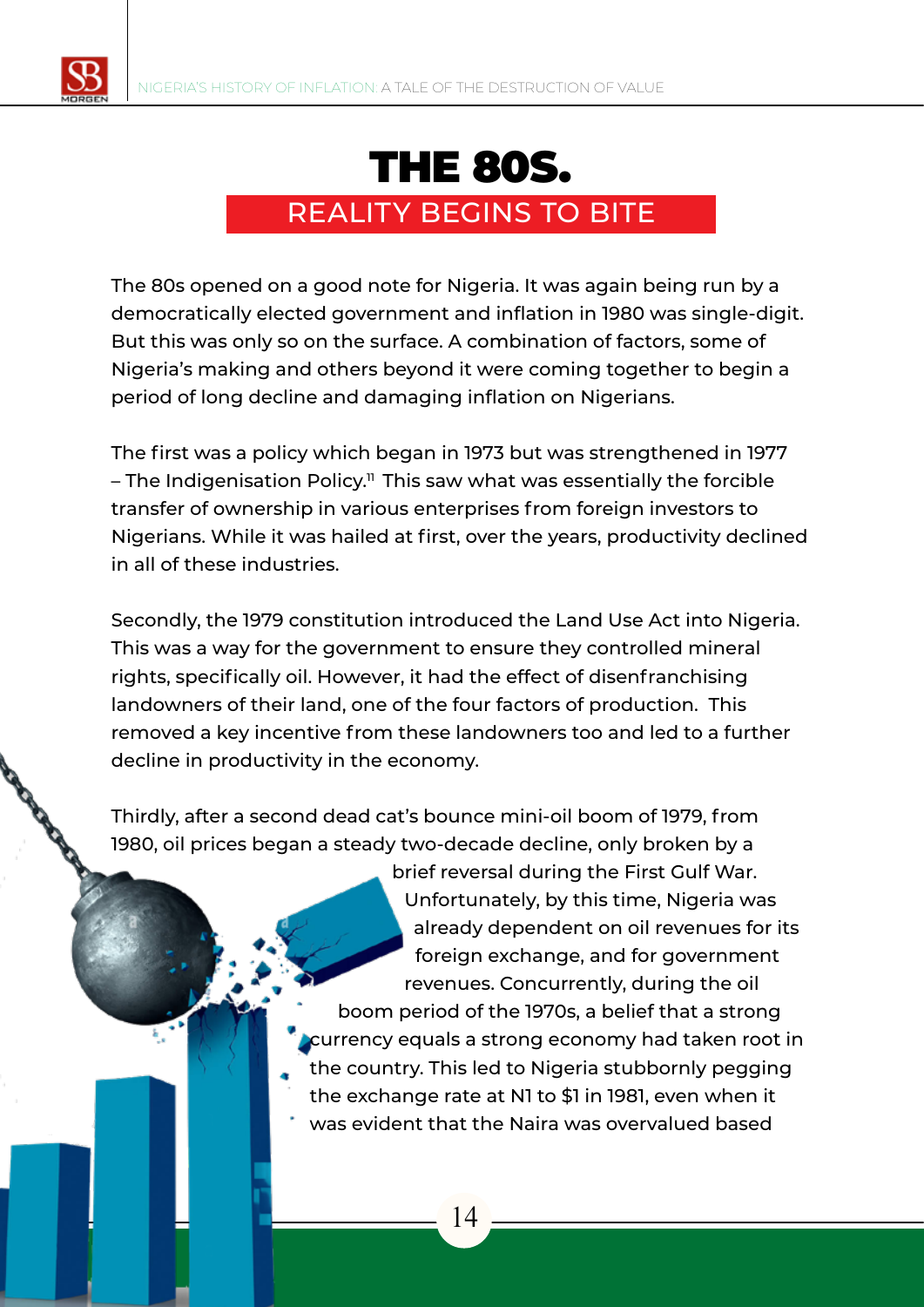

**CANALLINE** 



Using rice production as an example, after the Land Use Act was introduced, the demand for rice grew along with Nigeria's population, but there was no incentive for landowners to turn over land to the production of rice, leading to supply failing to meet demand, and prices rising.

on the decline in productivity in the Nigerian economy and the inflation differential between Nigeria and the United States<sup>12</sup>. This resulted in distortions in production and consumption as the economy relied heavily on importation which caused a balance of payment deficit which the government had to borrow to finance.

15

In 1981, inflation skyrocketed back to 20.8% in response. To curb inflation that year, the government employed import restrictions and exchange rate control through the Economic Stabilisation Act of April 1982<sup>13</sup>. The

> 12.Kramer, L. (2022) How the Great Inflation of the 1970s Happened. Available online: https://bit.ly/3HvfRRw. [Accessed 17/06/2022]. 13.Owosekun, A.A. (1985) A case study of stabilization measures in Nigeria. Africa Development. Vol. 10, No. 1/2 (January - June 1985), pp. 208-216.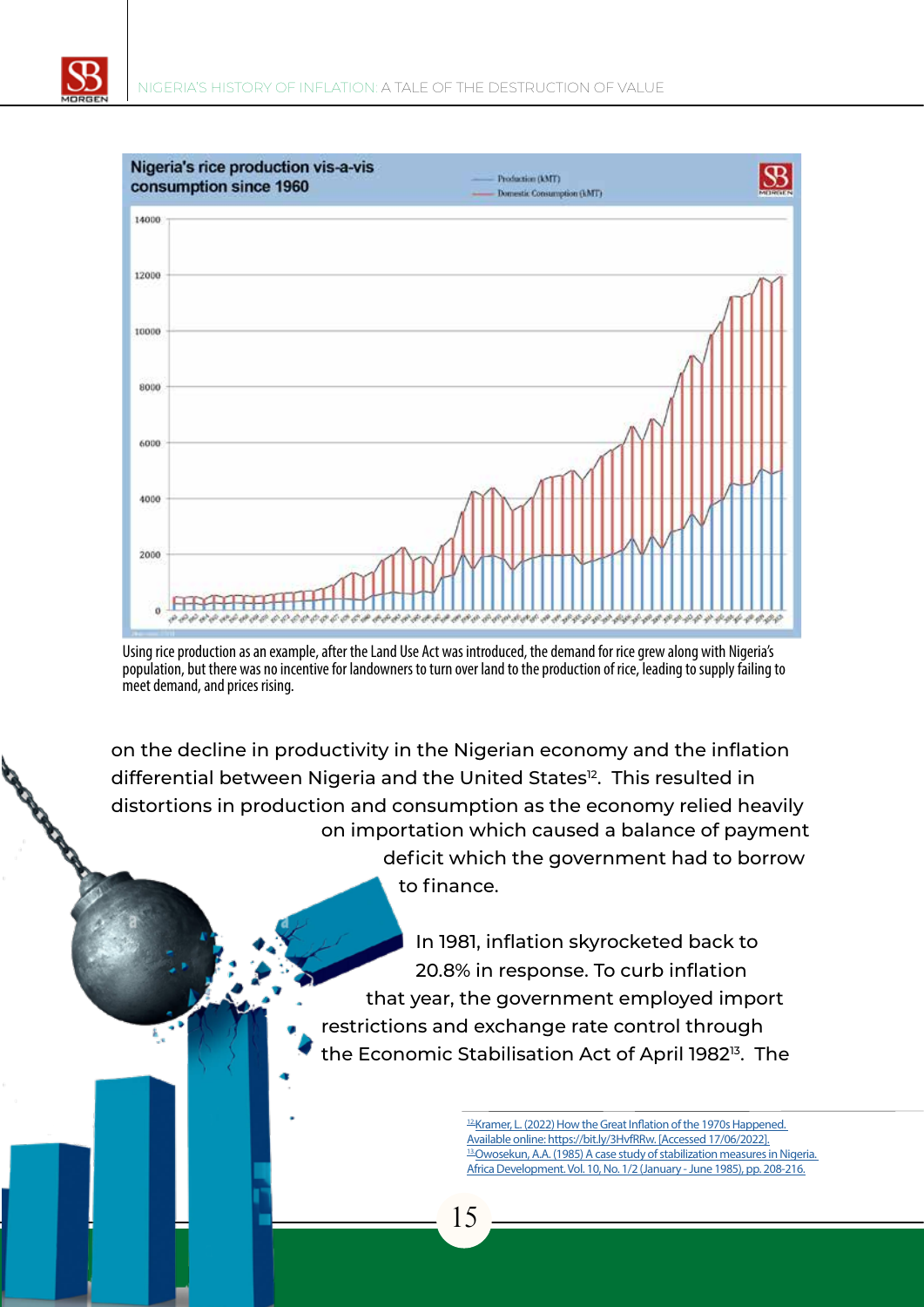

move enjoyed temporary success as inflation reduced to 7.69% in 1982. This reprieve was however short-lived and in 1983, inflation climbed back to 23.21%. This began a long cycle of the Nigerian government enacting policies to combat the effect of its economic choices plus its responses to global economic challenges, instead of changing its said economic choices and responses.

The import restrictions affected the importation of raw materials for domestic production and spare parts for machinery operation. This caused production distortions and consequently, a shortage of goods for

> domestic consumption<sup>14</sup>. An overvalued naira meant that purchasing power was mismatched to the productivity of the Nigerian economy, hence inflation remained high. In 1984, it stayed at 17.82%.

President Shagari would go on to win a controversial election for a second term

> 14. Itua, G. (2000) "Structural Determinants of Inflation in Nigeria (1981 – 1998)". Unpublished work, ABU, Zaria.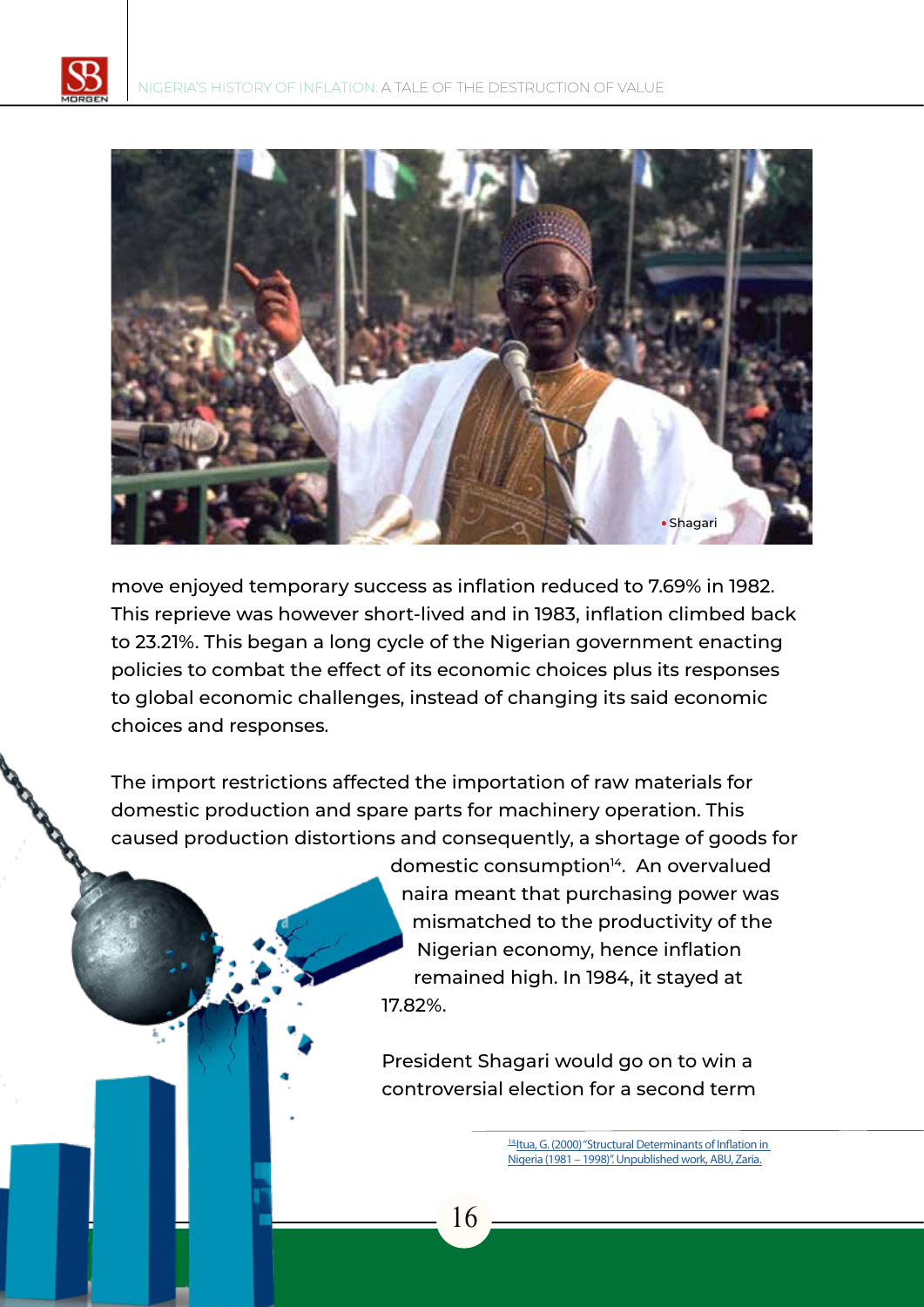in 1985, but his government would not survive. The military intervened, and General Muhammadu Buhari took over as Head of State. A 15-month economic emergency period was declared in October 1985<sup>15</sup> and this led to more controls, where personal and company incomes were reduced. General Buhari also instituted stringent price controls, restricting how much of Essential Commodities people could buy. His soldiers entered the markets to attempt to use force to ensure compliance with price controls. The outcome was a collapse in both demand and supply. While inflation reduced drastically to 7.43%, it was primarily because people did not have the means to buy, and suppliers lacked the goods to sell. General Buhari's government became unpopular, and an ambitious general, Ibrahim Babangida, seized the opportunity to execute a coup and took over the government in 1985.

The Babangida government pushed through the Structural Adjustment Programme (SAP) in 1986. This brought about a reduction in fiscal deficits and removal of subsidies as there was liberalisation in the economy, allowing the market forces to control the economy. In effect, the inflation rate declined to 5.72% in 1986.

The implementation of the SAP policies, however, brought with them another set of problems. Between 1986 and 1992, (the SAP era) the naira depreciated by roughly 80% against the dollar in real terms. Flip-flopping monetary policies and extra-budgetary spending became the norm, and inflation was predictably erratic. This was evidenced by the inflation rates that galloped to 54.5% and 50.4% in 1988 and 1989 respectively, the highest ever at that time.

> 15.<sub>Ojo</sub>, M.O. (1992) Monetary Policy in Nigeria in the 1980s and prospects in the 1990s. CBN Economic and Financial Review. 30(1), 1-31.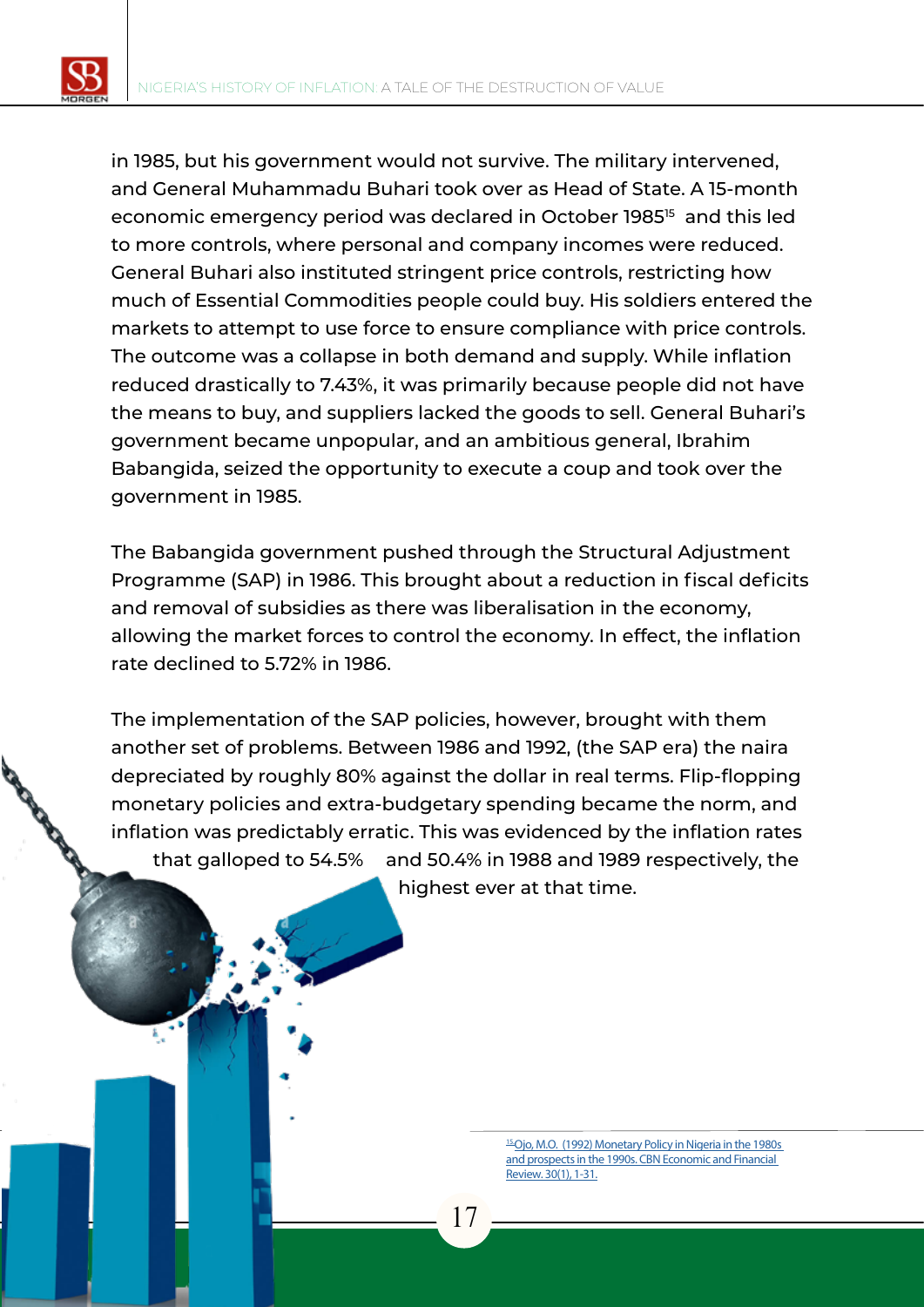

### THE 1990S

#### FROM IMPOVERISHING DICTATORS TO DEMOCRACY

In order to deal with these record inflation numbers, the Babangida regime introduced the Second Tier Foreign Exchange Market (SFEM) in 1990. It would be the first time there were multiple foreign exchange rates in the Nigerian economy. This led to a reduction in agricultural output and production output as machines and imported raw materials were unattainable except by a select few.

Goods that needed imported raw materials for production also increased in price. National income dropped and consumers revolted against the increase in prices which led to an accumulation of unsold inventories<sup>16</sup>. The outcome was predictable and by 1992, inflation stood at 44.59%. Babangida's combination of policies had essentially impoverished Nigerians and wiped out their purchasing power.

During the 1993 elections, there was a massive injection of money into circulation. The increased money supply was seen in the inflation rate which stood at 57.16% in the year. Babangida's political transition programme ended in chaos with the annulment of an election that is still regarded as the freest and fairest held

18

in Nigeria's history. Power was hastily transferred to an Interim National Government (ING) led by the pre-eminent industrialist, Ernest Shonekan.

The ING would not last, however, and it was ousted in a palace coup by General Sani Abacha before the year ran out. The changes in government did not dent the inflation rate and it was 57.0% in 1994. By 1995, inflation hit the all-time

> 16.Osagie E (1988) The Relevance of Income Policy in a Free Market Economy. A paper presented at the workshop on Income Policy and Structural Adjusted Economy, Lagos.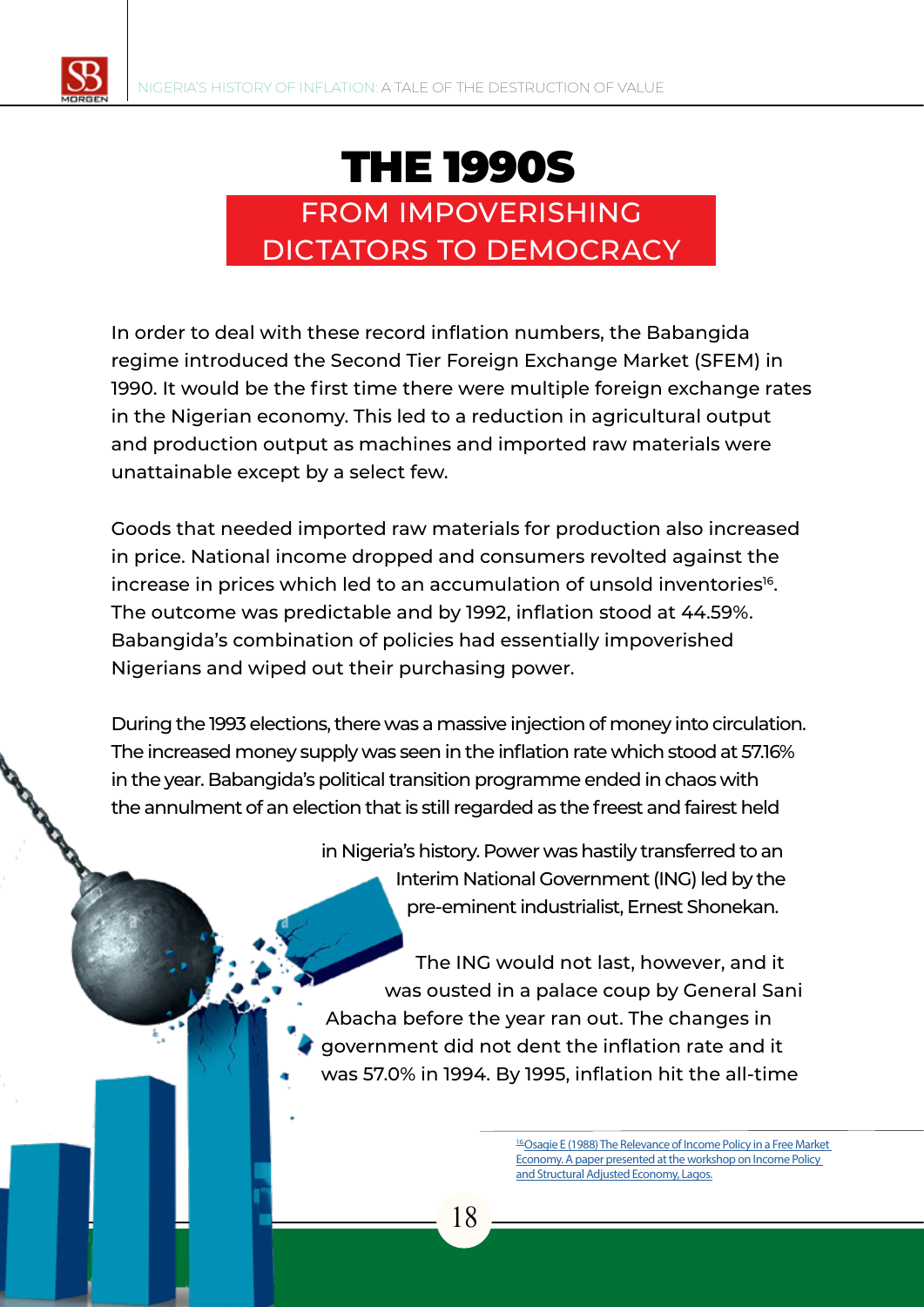record-high of 72.8%.7 In these early years of Abacha, continued union and civil society unrest to protest the annulment of the June 12, 1993, mandate of the popular politician and businessman, M.K.O Abiola, saw a decimation of productivity across the country<sup>17</sup>. In addition, there was an increase in lending rates as well as the introduction of guided deregulation of the economy that culminated in these record levels of inflation. General Abacha also continued the multiple exchange rate policies, further exacerbating the issues. Finally, the lagging impact of the fiscal indiscipline under General Babangida began to make its way into the country's economy in this period.

By 1997, national income had been so thoroughly decimated that aggregate demand was at an all-time low. Inflation returned to single-digit figures between 1997 and 1998, driven mainly by the lack of purchasing power in this period. For example, the demand for kerosene collapsed because people were simply too

poor to buy it at sky-high prices, and Nigerians resorted to the use of firewood and sawdust to cook.

This state of low inflation in a poor economy continued even past Abacha's death in 1998, through Abdulsalami Abubakar's regime, and the return of democracy when erstwhile military dictaror, Olusegun Obasanjo, returned as a democratically elected president.

*A lagging indicator is a signal that usually changes after the index being watched (such as the economy) as a whole does. In an economy the lag is usually a few quarters after the fundamentals have changed. A good example of a lagging indicator is the unemployment rate as it tends to change at least two quarters after the policy that brought it about. Not all components of inflation are lagging indicators.*

17.Mordi, C. N. O., E. A. Essien, A. O. Adenuga, P. N. Omanukwue, M. C. Ononugbo, A. A. Oguntade, M. O. Abeng, O. M. Ajao (2007): "The Dynamics of Inflation in Nigeria", CBN Occasional Paper 32, August.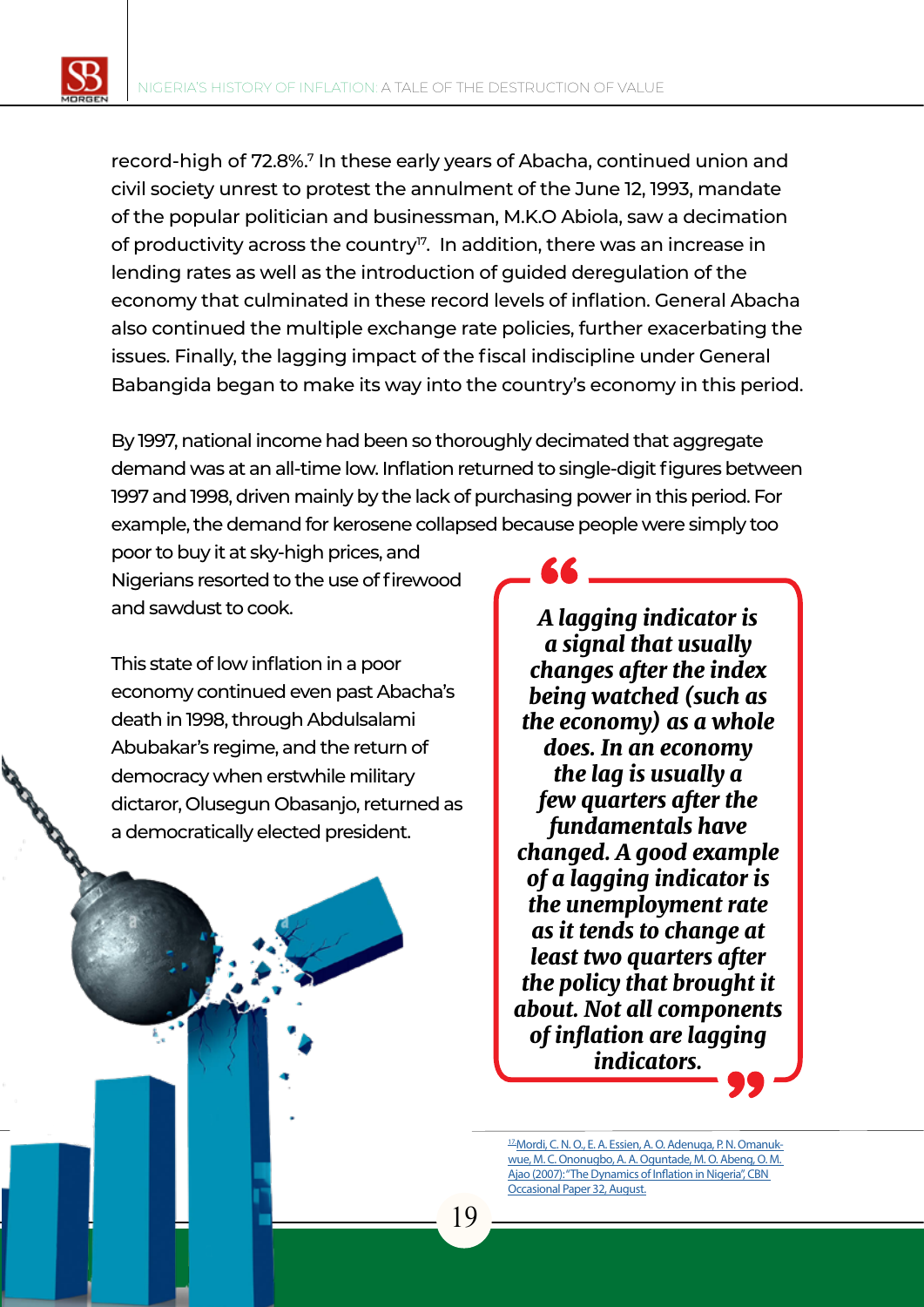

Under Mr Obasanjo, a broad swathe of reforms was introduced. Key amongst all of these were the economic reforms that opened up the economy and increased productivity by privatising and deregulating key sectors such as Telecoms. In 2001, the CBN reviewed the Minimum Rediscount Rate and the Cash Reserves Requirements (CRR) of commercial banks upwards to manage liquidity. The banking reforms that started in the same year into 2002 also ensured that Nigerian banks were able to finance much of this growth. Mr Obasanjo's team also introduced a more

*Among other reforms instituted by the Obasanjo government, in 2003, the CBN allowed the market to determine the liquidity and exchange rate markets for the first time in 23 years. The result of this was to crash the black market, and gradually curb inflation.*

structured approach to monetary policy with a Medium-Term Monetary Policy Framework in 2002<sup>18</sup>. All these measures reduced excess liquidity in the system and redirected financing towards productivity. The next year

> in 2003, the Central Bank allowed the market to determine the liquidity and exchange rate markets for the first time in 23 years, crashing the black market. As the economy expanded, purchasing power as well as productivity rose from the lows of the 1990s, and with it rose inflation. However, this inflation was expansionary, and stayed at 18.8% in 2001 and then dropped to 14.4% by 2003.

> > 18 Okonjo-Iweala, N., Osafo-Kwaako, P. (2007). Nigeria's Economic Reforms, Progress and Challenges. Available online: https://brook. gs/3O0Ts12. [Accessed 17/06/2022].

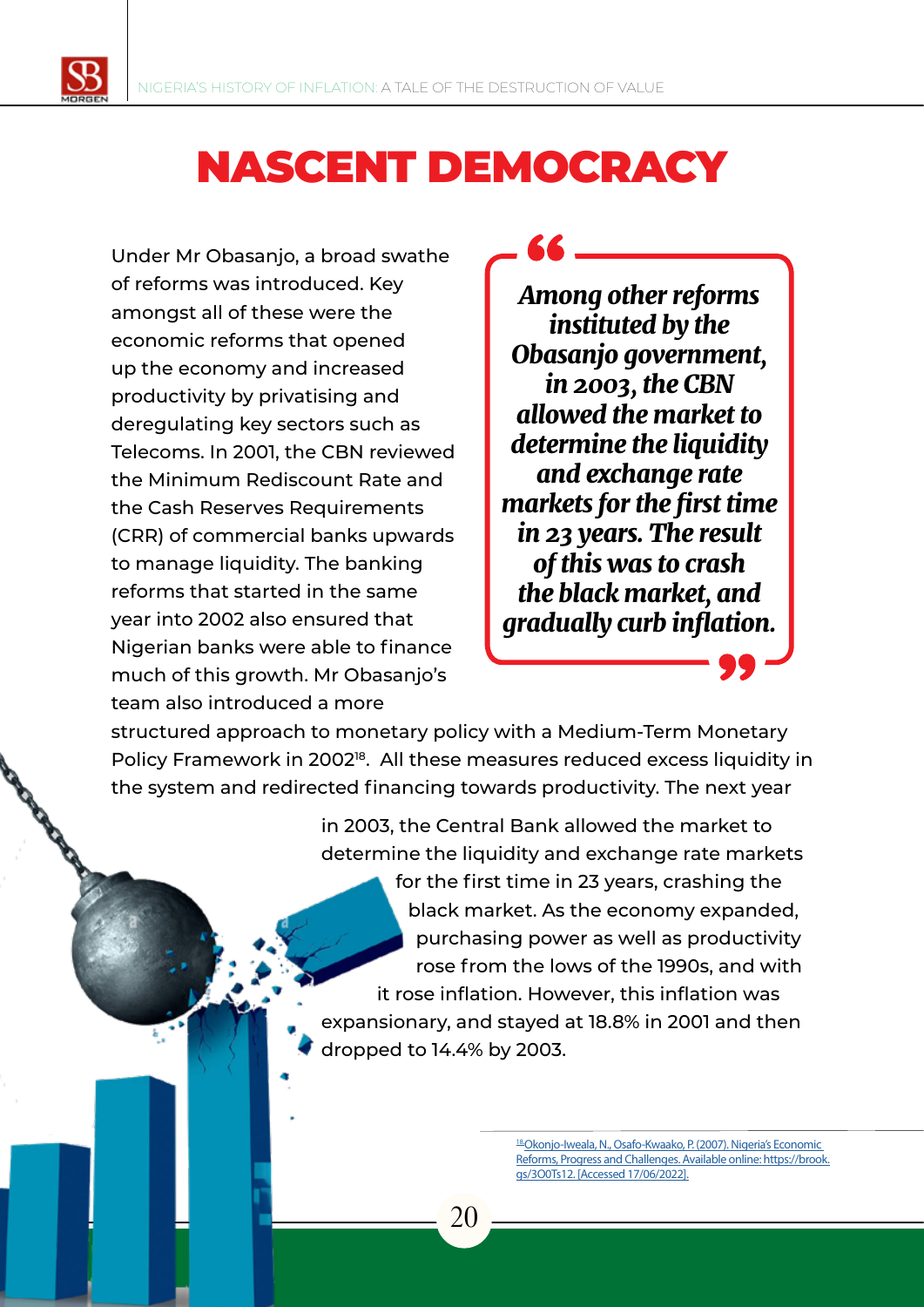The biggest carryover from the military era in terms of government finances was the untenable debt burden. In 2005, Obasanjo's government secured debt forgiveness for Nigeria, removing this burden and freeing up the government to redirect resources from unproductive debt servicing. Unfortunately, his government did not resolve the structural dependence on oil revenues, the high energy costs and the infrastructure problems that made production uncompetitive in Nigeria's economy. These structural problems meant that inflation stayed at double-digit figures until 2005. The introduction of the Monetary Policy Rate in 2006 helped stabilise prices, and inflation dropped to single digits again, while the economy kept growing. By 2007, inflation dropped to 5.4%, the lowest it had been since 1972.

21

Mr Obasanjo also introduced two key pieces of legislation in 2007. The first was the new CBN Act which made price stability the number one priority of the CBN.<sup>19</sup> The Act also provided for the constitution of a Monetary Policy Committee (MPC) to strengthen the monetary policy decision-making of the CBN institutionally.



19.CBN: The conduct of Monetary Policy 1986-2020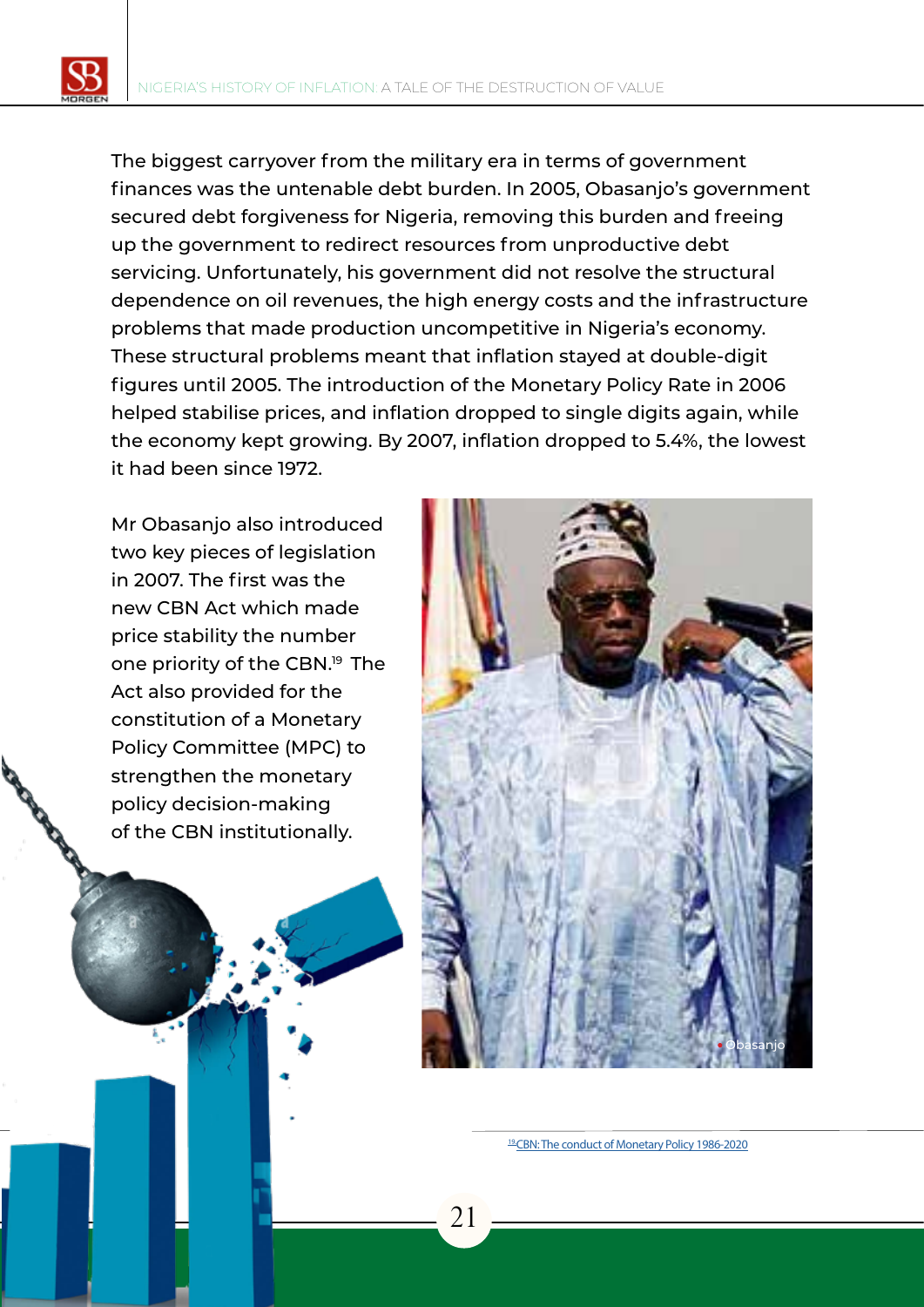

Second was the Fiscal Responsibility Act, in order to safeguard Nigeria from irresponsible fiscal policies and excessive borrowing that would return to the pre-debt forgiveness days. From this period, and for the next decade, it was these tools that would be used as policy levers to tackle inflation in the Nigerian economy.

In 2007, Nigeria saw its first civilian-to-civilian presidential succession when Umaru Musa Yar'Adua succeeded Mr Obasanjo. A reversal of some of Obasanjo's privatisation exercises and a slowdown on others by Mr Yar'Adua as well as an easing of the monetary policy saw inflation creep into double-digit territory from 2008. In 2010, Goodluck Jonathan, Mr Yar'adua's Vice President took over as President after his principal passed away.

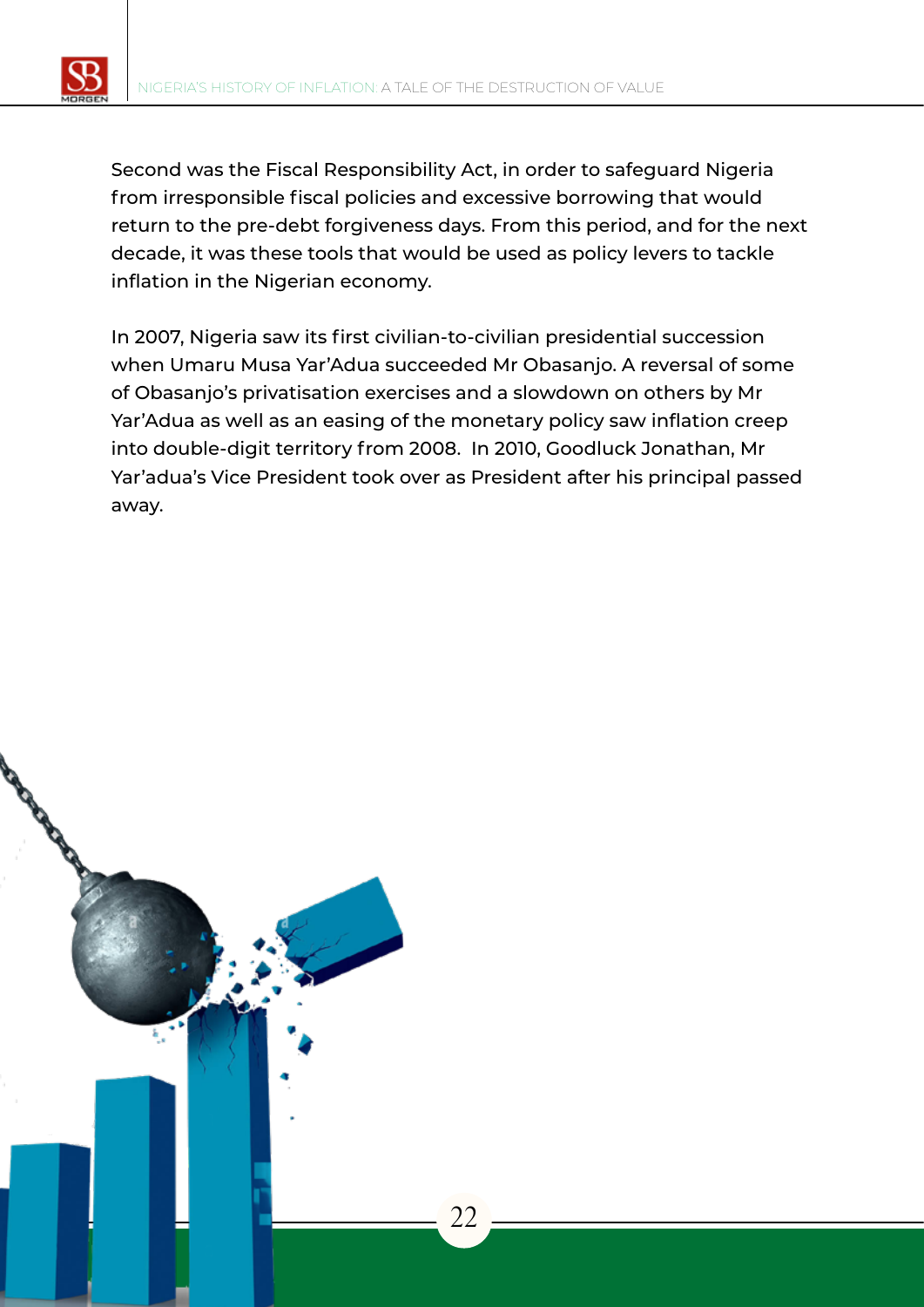

#### THE LAST DECADE GLOBAL AND LOCAL RECESSIONS

In order to tackle the double-digit inflation he inherited, Dr Jonathan adopted a series of policy measures. The government adopted a tight monetary stance from 2010-2011<sup>12</sup> in order to reduce the inflation brought about by the previous fiscal expansion and easing of monetary policy. The MPR was increased from 6% to 12% while CRR was increased from 1% to 2%, then to 4% and later to 8%.12

In 2012, the same monetary policy stance continued with the CRR being raised from 8% in 2011 to 12%. All these measures tightened the money supply and drove inflation back down to a single digit by 2013 at 8.47%. In 2014, the CBN continued to maintain tight monetary policies in order to ensure that increase in government spending as a result of the forthcoming 2015 general elections did not increase the inflation rate. The MPR was increased from 12% to 13% in 2014 while the CRR on private deposits was increased from 15% to 20%, and CRR on public deposits was increased from 50% to 75%.12 This ensured that inflation stayed at a single digit (9%) in the election year of 2015 in spite of the typical increase in money circulation in election years.

> In addition to these monetary policy efforts, the global economic crisis of 2008 saw a massive return of Nigerians from the diaspora. Many of these highly skilled Nigerians were returning for the first time since leaving during the Civil War or the SAP decimation, and their return ushered in a period of increased productivity in the country's economy and rising middle-class consumption. They gave impetus such that the economy after being rebased became the largest in Africa.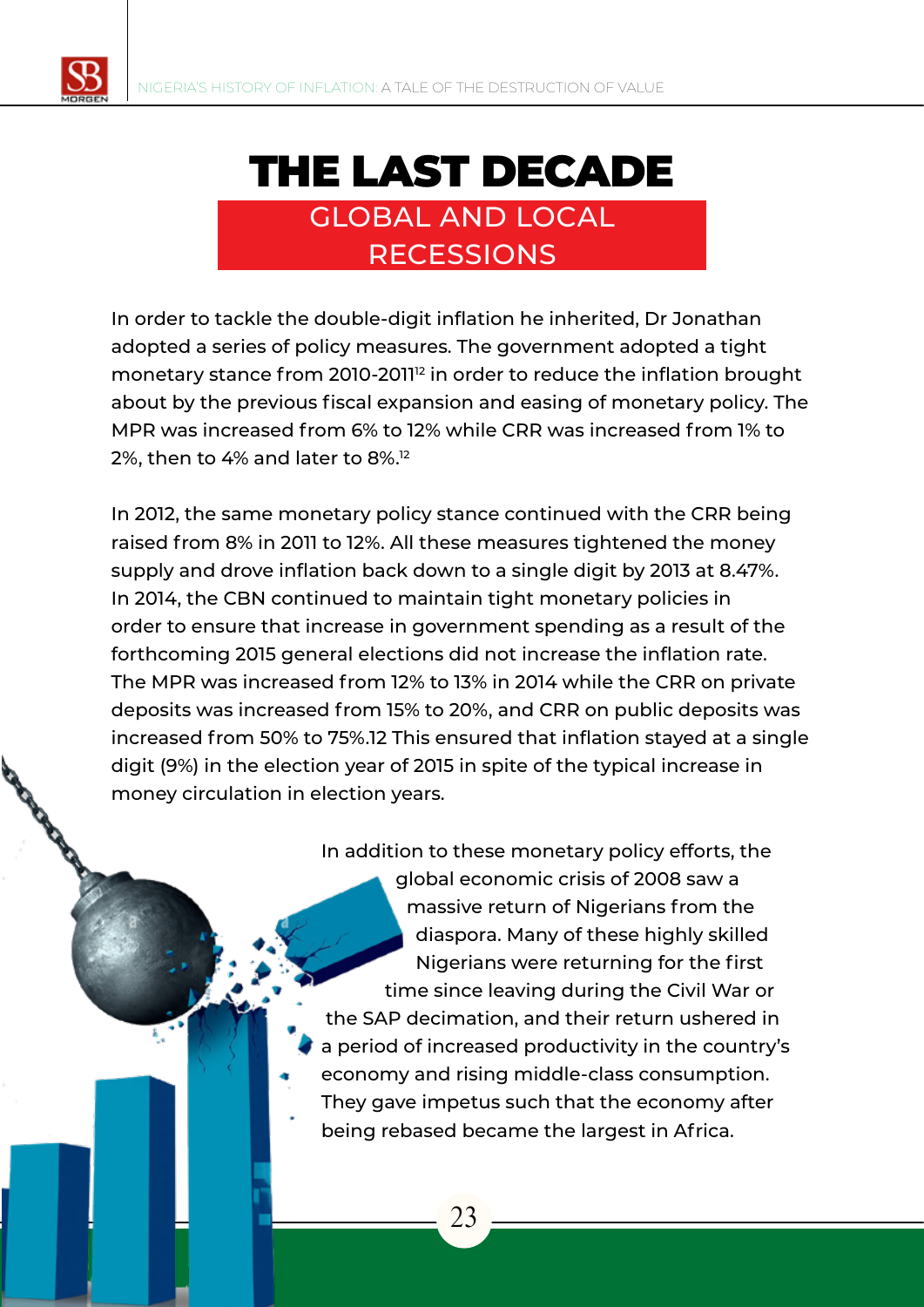However, two policy choices dogged Nigeria. The first was energy subsidies – petrol and electricity. Both issues had created a fiscal drain and endemic corruption. Unfortunately, the attempts at removal of petrol subsidies precipitated the Occupy Nigeria protests, and the inefficient subsidies remained. These subsidies would continue to be albatrosses around the neck of the Nigerian government.

A second issue was the return of the government's determination to keep the naira strong. This engendered the same issues it did in the 1980s – skewing consumption that did not match the actual productivity of the Nigerian economy.

# *The Obasanjo*

*reforms and the global economic crisis of 2008 saw a huge return of Nigerians from the diaspora, ushering in a period of increased productivity and rising middle-class consumption.*

In 2015, Muhammadu Buhari followed the example of Mr Obasanjo and returned as the democratically elected President of Nigeria, his defeat of the incumbent, Goodluck Jonathan, being the first time in Nigeria's history that an incumbent President lost a general election. Mr Buhari would take over in a period when oil prices were beginning to rapidly decline.

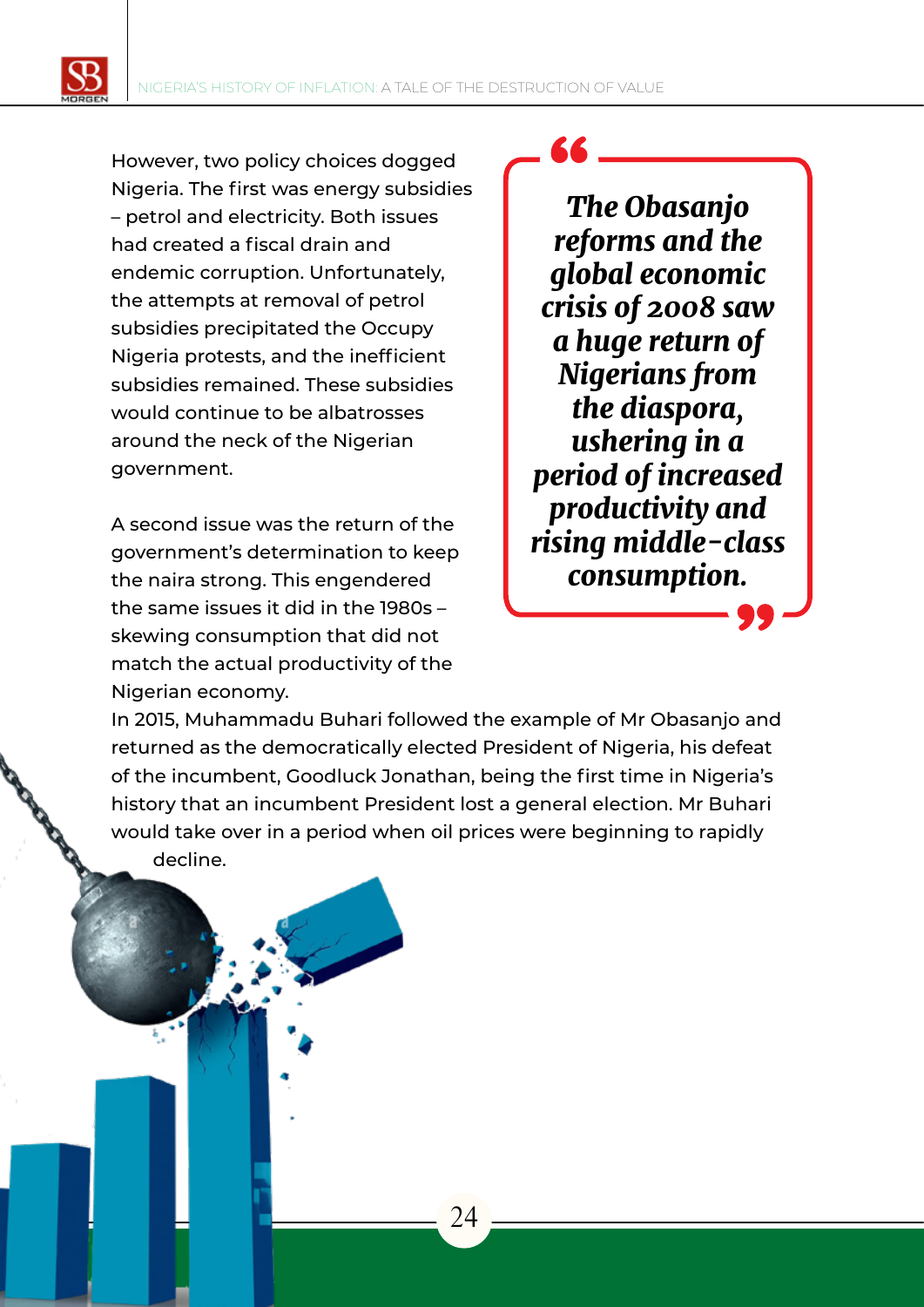## THE BUHARI YEARS

Mr Buhari returned to power on the back of a high amount of hope and goodwill. However, a delay in constituting the cabinet saw uncertainty creep into the economy. Two recessions in quick succession hampered economic growth. In response, the Buhari government has expanded government borrowing to the pre-debt forgiveness levels, ignoring the important safeguards put in place by the Obasanjo government in the Fiscal Responsibility Act. As of 2021, debt servicing consumed more than 90% of federal government revenues<sup>20</sup>. In addition, policies such as the border closure of 2019, high import tariffs and restricting foreign exchange for key import items have seen supply stifled while demand continues to increase.

A third issue is the retention of the petrol subsidy which is now ten times what it was annually compared to when Mr Buhari took over. Finally, the exchange rate regime has seen the Central Bank desperately trying to control the exchange rate officially including using a desperate measure like the Open Market Operation (OMO),<sup>12</sup> while only succeeding at fostering a parallel market where the dollar has traded at a rate between a 30% and 70% difference at different times in the last seven years. All of these have ensured that inflation remains firmly in the doubledigit realm under the Buhari administration, while purchasing power has more than halved, wiping out large sections of the middle class. These

> policies have also seen to it that most of the institutional safeguards put in place after the return to democracy in order to foster responsible fiscal and monetary policy as well as put inflation in check have been disregarded and rendered redundant. In addition, there have been no new institutional frameworks or improvements to the existing ones under the Buhari administration.

> > 20. Olawoyin, O. (2021) Nigeria spent 97% of revenue on debt servicing in 2020 – Report. Available online: https://bit.ly/3mZNcKQ. [Accessed 17/06/2022].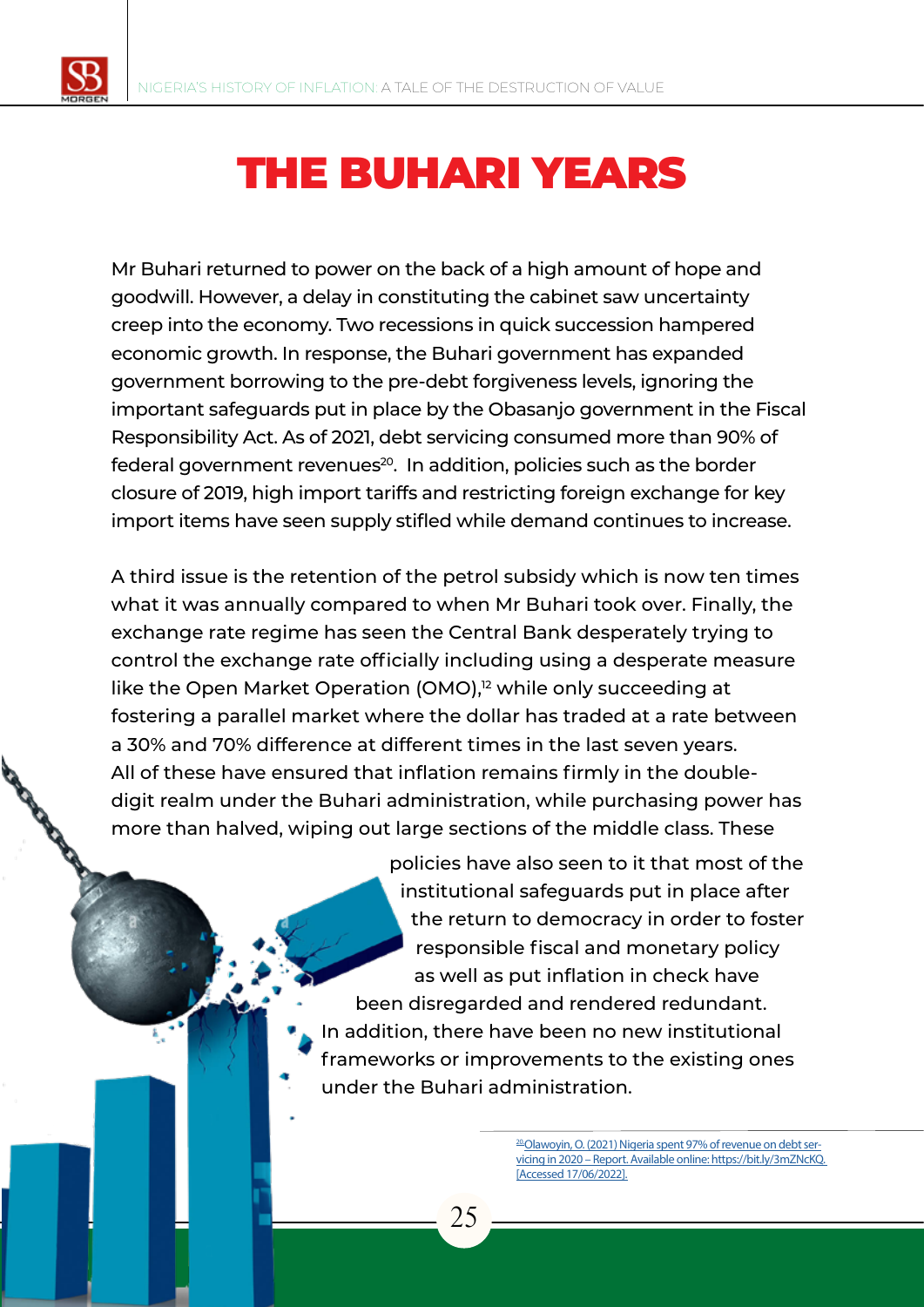# CONCLUSION

Now that the political season for the 2023 general elections is in full swing, it is unlikely that any serious policy changes will be made under the Buhari administration. It is, therefore, more important to attempt to set an agenda for whoever will take over in 2023. Inflation management specifically, and the larger monetary policy management, as well as the attendant fiscal policy decisions will be crucial to the wellbeing of the Nigerian people in the coming years. The global context is that many developed economies are experiencing record inflation levels, and the factors driving these are already arriving on Nigeria's shores, to exacerbate our existing inflationary problems. Rolling back destructive fiscal policy choices like the fuel subsidies, restricted import lists and others will be a priority for the post-2023 government. Fixing the exchange rate regime to remove the current arbitrage by allowing a willing buyer, willing seller mechanism to determine the rate thereby freeing up Nigeria's foreign exchange supply and bringing more predictability into the market will be crucial.

Our history also shows that at a fundamental level, Nigeria has had a productivity issue, especially since the 1970s. Drastic measures need to be taken with laser focus to improve the productivity of Nigerians and the Nigerian economy. This will be achieved by improving education, providing tools and infrastructure, and securing lives, property and property rights. Education will also include disabusing the Nigerian psyche from destructive mantra such as equating the strength of the economy not with its productivity but with the strength of the currency, mantras that became entrenched in the book years of the 1970s and which continue to be employed as a tool by a greedy elite to mobilise the people against reforms that

would ultimately be better for the country. Structural productivity inhibitors such as the Land Use Act need to be reformed to vest the rights to land and the minerals under it to the owners of the land, and not a distant federal government in Abuja.

Inflation has never been a primary driver in political agitation in Nigeria. But this can change very quickly. And it is better the government manages it responsibly before it becomes the ignition to the tinderbox.